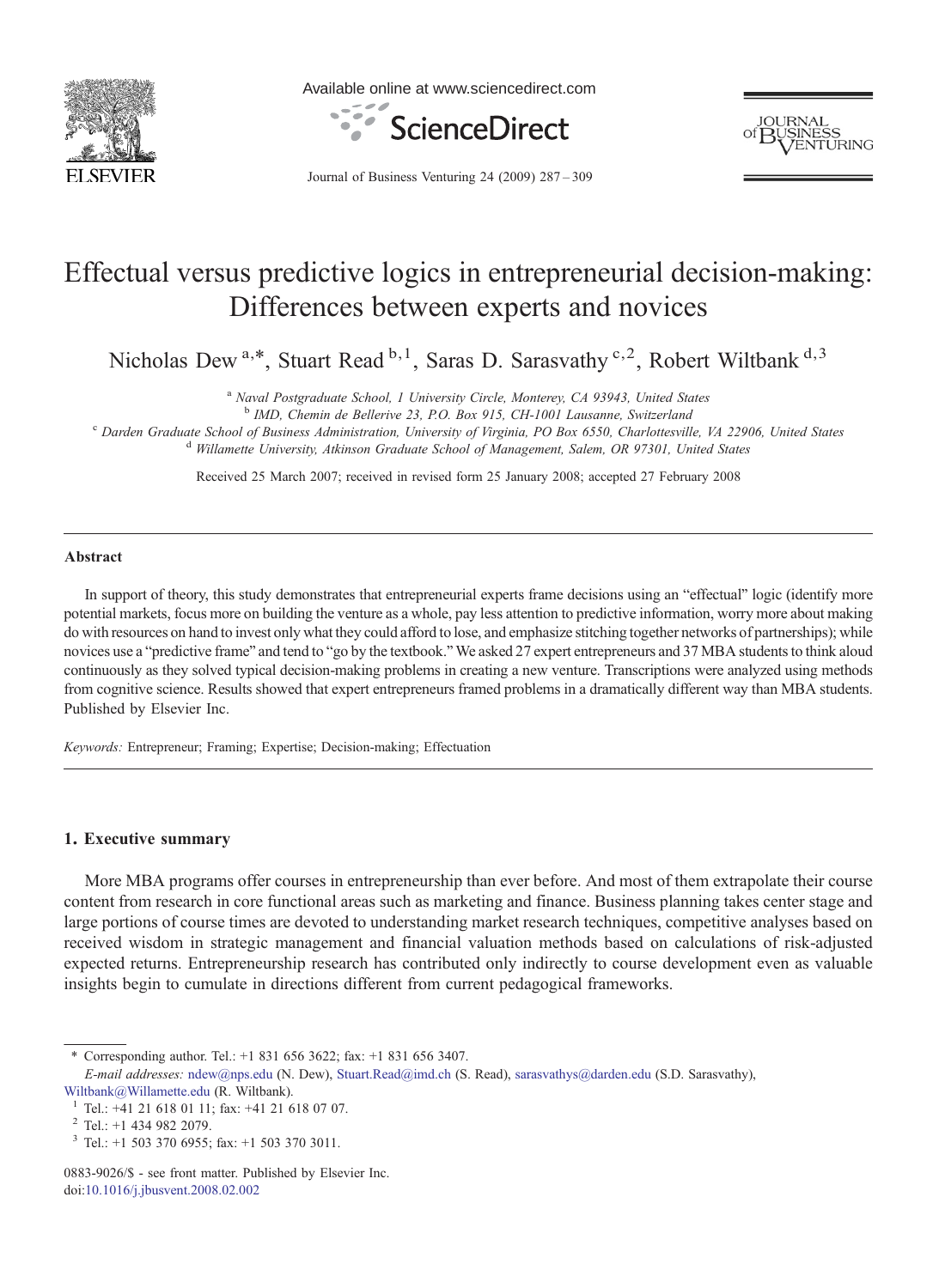To redress this deficiency, and to improve the rationale for teaching entrepreneurship to MBAs, we set out to understand whether and how expert entrepreneurs — founders of multiple companies with over 15 years of experience and proven superior performance — think about typical decisions in starting a new venture. Cognitive scientists have studied expertise for over three decades. Recently, their work has come to the attention of researchers in entrepreneurship. Building upon this work, we used a well-reputed method called "protocol analysis" to compare 27 expert entrepreneurs with 37 MBA students, to see what expert entrepreneurs know that MBAs don't, and might be taught. We developed a research instrument which consisted of a detailed description of an imaginary product called Venturing and asked the subjects to think through several decisions in building a new venture around it. First, they were asked to think through the information required to do this and how they would gather that information; thereafter, they were provided with market research information and asked to make specific decisions in transforming this product into a profitable venture.

Both experts and students worked on exactly the same problems and information. They were asked to think aloud continuously as they solved these problems and made these decisions. Their think-aloud protocols were gathered on tapes, the tapes transcribed, and the transcriptions analyzed using both qualitative and quantitative techniques. Results showed dramatic differences in the way the two groups framed the decision problems contrasted by the underlying logic used: predictive versus effectual. Put simply, the MBA students picked target segments based on predictive information given to them and followed textbook procedures in arriving at decisions on how to capture the target segments. Expert entrepreneurs, however, under-weighted, ignored and even explicitly argued against taking predictions seriously, working instead with things within their control even if that meant effectuating, e.g., changing their initial goals and visions for the venture.

We call the expert frame "effectual" because it proceeded outward from means and causes to new effects and unanticipated ends. The MBA students, per their training proceeded in the opposite direction from pre-determined effects to striving for means and causal paths that would direct them toward the pre-selected goals. That the two groups were different is perhaps not so surprising to most researchers and practitioners in the entrepreneurial community. But that they were almost diametrically opposed and so *strongly and starkly* opposed was both surprising and important. It turns out, therefore, that not only had expert entrepreneurs gained a pronounced decision-making frame or logic presumable through years and years of entrepreneuring, but the MBA students exhibited an equally well-defined logical frame opposite to that of the experts.

Clearly, the study argues for rethinking what we teach MBA students about entrepreneurship and urges researchers to better understand how and why entrepreneurs develop an effectual frame through their experience. In addition, it tempts us to speculate whether we need to rethink the MBA curriculum in terms of the logical frame it generates to hinder entrepreneurial learning. Perhaps the interesting and creative way to go would be to develop a two toolboxes approach to grapple with contrasting logics of business decision-making.

# 2. Introduction

A growing literature on entrepreneurial cognition suggests that theories developed in expert–novice studies in cognitive psychology can potentially illuminate important aspects of the entrepreneurial process including how experienced entrepreneurs acquire useful cognitive frameworks and scripts that enable them to become experts over time [\(Mitchell et al., 2000; Baron and Ensley, 2006](#page-21-0)). In this paper we attempt to build on these pioneering studies and hope to make a contribution to the significant and expanding field of research on cognitive factors in entrepreneurship [\(Mitchell et al., 2004a,b, 2007](#page-21-0)).

This rising interest in expertise and cognition as useful lenses to study entrepreneurship is mirrored in developments within other disciplines. Note for example the recent award of the Nobel Prize in economics to Daniel Kahneman that signaled the potential profitability of this type of cross-disciplinary collaboration. In a recent paper forecasting the future of such collaborations, [Thaler \(2000\)](#page-22-0) sets forth an exciting agenda including the following:

There are an enormous number of exciting ways in which a better understanding of human cognition could help us do better economics. I'll suggest two here. First, there is a problem with prospect theory that cognitive psychology might help us fix, the theory is incomplete. Prospect theory tells us that choices depend on the framing of a problem, but does not tell us how people will spontaneously create their own frames.

At least one way people create/acquire frames is through the acquisition of expertise ([Bettman and Sujan, 1987\)](#page-19-0). Frames refer to "the decision-maker's conception of the acts, outcomes, and contingencies associated with a particular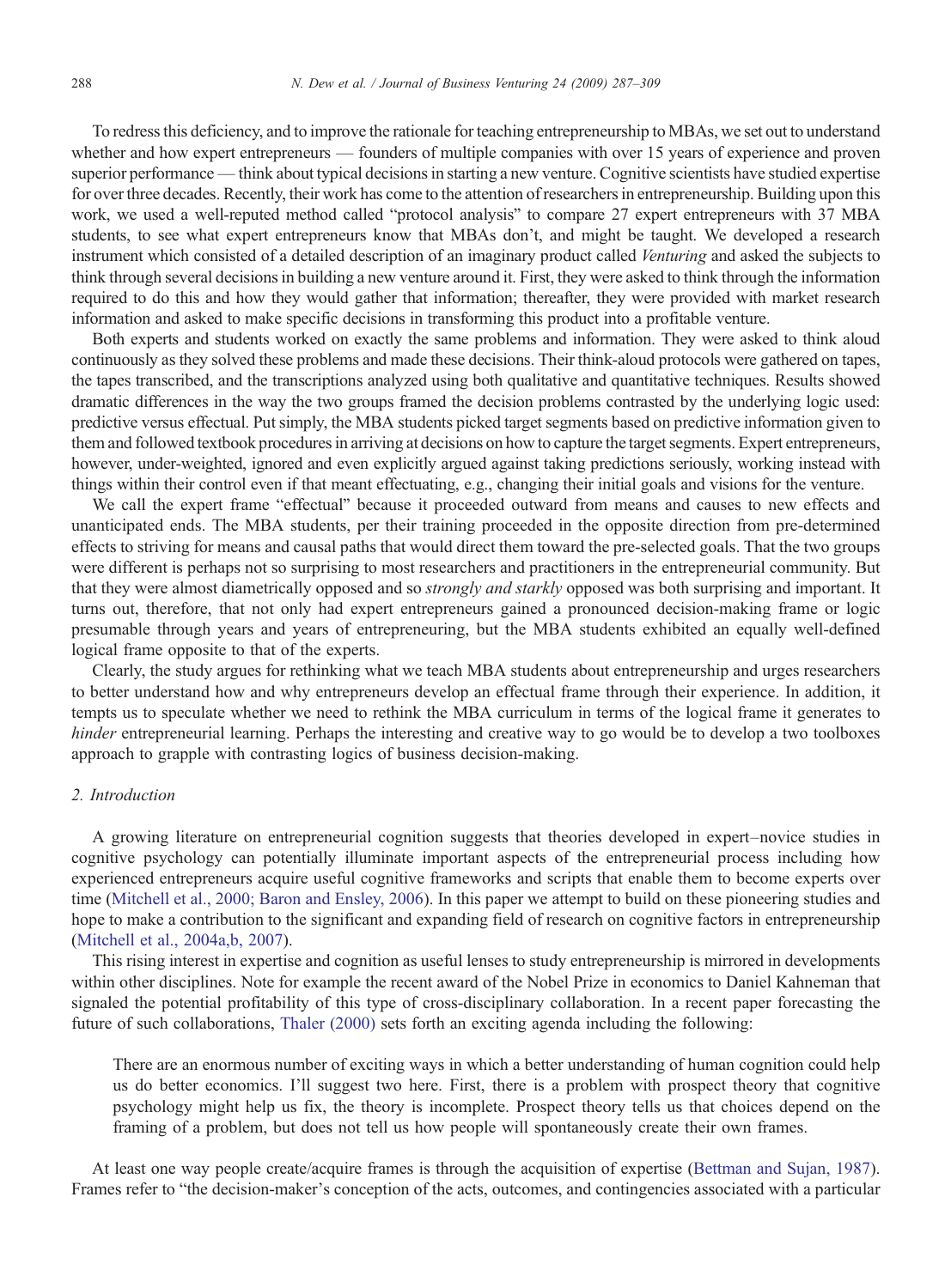choice." [\(Tversky and Kahneman, 1981](#page-22-0)). In general, framing matters because the particular frames people use influence how they formulate problems, what alternatives they perceive, generate and attend to, which constraints they accept, reject, and/or manipulate and how, and why they heed certain criteria rather than others in fabricating and implementing new [\(Gifford, 1992; Elliott et al., 1998\)](#page-20-0). As [Johnson and Lakoff \(2002\)](#page-21-0) put it,

How a person frames a particular situation will determine what they experience as relevant phenomena, what they count as data, what inferences they make about the situation, and how they conceptualize it.

In this study we empirically investigate [Sarasvathy's \(2001\)](#page-21-0) proposal that expert entrepreneurs frame decision problems using an effectual logic that inverts important principles in causal theories of entrepreneurship and strategic management. Effectual framing is about redrawing the problem space and reconstituting existing realities into new opportunities, whereas causal framing involves the discovery and exploitation of existing opportunities within a given problem space [\(Wiltbank et al., 2006\)](#page-22-0). In the tradition of over three decades of research in expertise, we use think-aloud protocols gathered from expert entrepreneurs asked to complete a decision-making task in the new venture setting and compare them with novices. Our main motivation in this study is to isolate specific heuristics that differentiate the logical frames used by the two groups. In particular, we are interested in learnable and teachable elements that can feed into future research that directly impacts the content of entrepreneurship curricula in business schools. While we do not believe that any single study can accomplish this, we hope the results of the current study will serve to add a brick on the wall in the growing literature on what expert entrepreneurs know and how they acquire that knowledge.

The paper proceeds as follows. In the next section, we review literature on the nature and development of expertise in general and in the domain of entrepreneurship specifically. Section 4 summarizes the differences we expect to find between expert entrepreneurs and novices based on our chosen theoretical lens, namely effectuation. Section 5 describes the empirical study. Section 6 describes the results we found and outlines the limitations we need to keep in mind in interpreting those results. The final section discusses how our findings are related to the literature on entrepreneurial cognition and elsewhere, and outlines possibilities for future research.

#### 3. Expertise and entrepreneurship

#### 3.1. Expertise in general

Scientific investigation of expert performance using modern approaches began about 35 years ago, focusing on understanding the nature of chess masters ([Chase and Simon, 1973; Simon and Chase, 1973](#page-20-0)).<sup>4</sup> In their early study of expert chess players, Chase and Simon quickly observed that simple intelligence had no correlation with chess mastery [\(Doll and Mayr, 1987](#page-20-0)). Instead, more complex factors were at work, revolving around how players stored information, perceived problems and generated solutions. On the foundation of their work, the field began to expand. Subsequent work validated and expanded expertise research beyond the domain of chess to more dynamic settings, such as taxi driving, medicine, fire fighting and consumer decision-making (for an overview of the professional domains in which expertise has been studied, see [\(Ericsson, 2006a,b,c](#page-20-0)). It is important to note that the majority of findings in less dynamic settings are robust in more dynamic settings as well [\(Klein, 1998\)](#page-21-0).

There is little argument that expertise is contextual [\(Djakow et al., 1927; Ericsson and Smith, 1991](#page-20-0)). While a neurosurgeon's talents may be unsurpassed in the operating room, her abilities there predict nothing about her abilities in the grocery store, or on the computer. As such, expertise research examines experts in their own context. For the purposes of this paper, we define entrepreneurship as the creation of new ventures, new products and new markets. In keeping with traditions from expertise research, we define an expert as someone who has attained reliably superior performance in a particular domain (([Foley and Hart, 1992; Ericsson et al., 1993; Ericsson, 2006a,b,c\)](#page-20-0). We restrict our discussions to "strong-form" expertise, associated with deep personal ability and knowledge derived from extensive practice and experience based on immersion in the relevant domain. We do not seek to investigate "weak-form" expertise, associated with forecasting that can be done through computer models and simulations or through private information ([Mieg, 2001](#page-21-0)).

<sup>&</sup>lt;sup>4</sup> de Groot began sporadic work on the topic as early as 1946.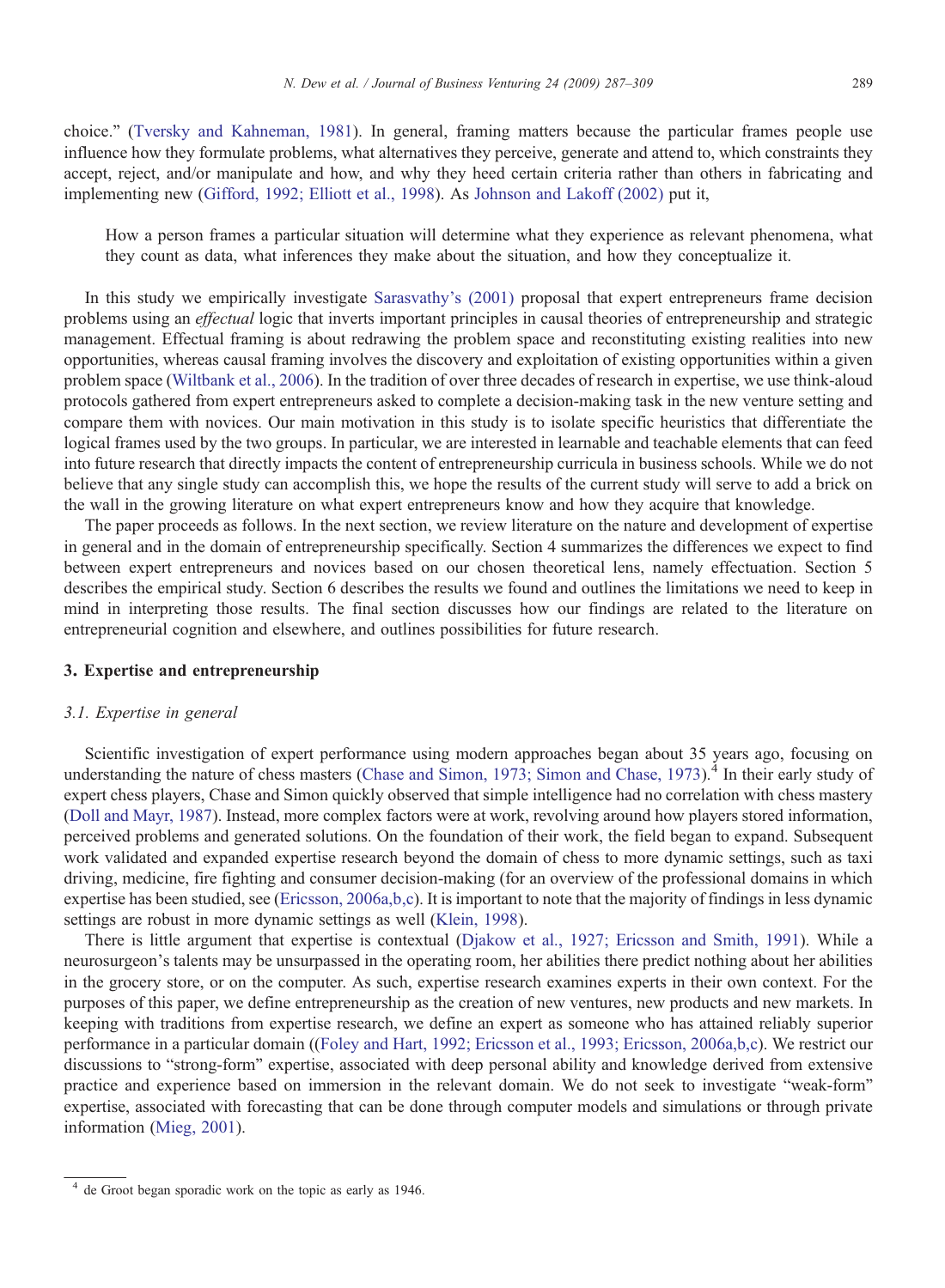#### <span id="page-3-0"></span>3.2. The domain of entrepreneurial expertise

[Mitchell \(1994\)](#page-21-0) first advocated studying entrepreneurship as a form of expertise (see also [Mitchell and Seawright,](#page-21-0) [1995](#page-21-0)). Since then several studies have been published within the literature on entrepreneurial cognition that use expert– novice concepts (for example,([Mitchell et al., 2000; Gustafsson, 2004\)](#page-21-0). Entrepreneurial expertise is both similar to and different from other domains of expertise. The content of domain knowledge required is one obvious source of difference. For example, although both music and scientific discovery have been extensively studied in the expertise literature, the domain of music is obviously very different from that of scientific discovery. Indeed, what makes the scientific study of any particular domain of expertise interesting is that the underlying cognitive processes that support expertise are common across domains ([Mitchell et al., 2000; Feltovich et al., 2006](#page-21-0)) yet each individual domain exhibits a rather narrow set of heuristic principles that are typically very specific to a particular domain [\(Shepherd and](#page-22-0) [Zacharakis, 2002; Feltovich et al., 2006\)](#page-22-0). Researchers who study them can thereafter embody these heuristics either as expert systems or as testable and teachable techniques of decision-making and problem solving.

Studying entrepreneurship as a form of expertise allows us to do the same in the new venture domain ([Sarasvathy](#page-21-0) [et al., 1998\)](#page-21-0). As Table 1 shows, both causal and effectual logics consist of heuristic principles that apply specifically to the creations of new organizations and markets, as opposed to heuristics used in the composition of a concerto or in the elimination of a hypothesis in scientific discovery. Our focus on these particular aspects of entrepreneurial expertise does not negate the importance and validity of other factors that predict and explain entrepreneurial performance, be it traits, or human and social capital of the entrepreneur, environmental constraints and opportunities, or any other random or systematic effects impacting the process. Instead, theories of entrepreneurial expertise should ultimately take these internal and external factors as either constraints or covariates in analyses of performance. Moreover, as we discuss later in the paper, several of the elements of entrepreneurial expertise that we study here cohere with findings reported in other empirical studies using expert–novice frameworks.

#### 3.3. The development of domain-specific expertise

As [Greeno and Simon \(1988\)](#page-20-0) put it, experts learn by doing and doing and doing. Expertise, however, is not merely experience: the acid test of expertise is reliably superior performance. When expertise is approached using the simple construct of experience, the connection with performance weakens considerably ([Feltovich et al., 2006](#page-20-0)). According to a summary by [Ericsson \(2006a,b,c\)](#page-20-0): "[I]ndividuals, identified by their reputation or their extensive experience, are not

Table 1

| Issue                                        | Causal frame                                                                                                                                                                                                                                                                                                                                                                                                | Effectual frame                                                                                                                                      |
|----------------------------------------------|-------------------------------------------------------------------------------------------------------------------------------------------------------------------------------------------------------------------------------------------------------------------------------------------------------------------------------------------------------------------------------------------------------------|------------------------------------------------------------------------------------------------------------------------------------------------------|
| View of the future                           | Predictive. Causal logic frames the future as a<br>continuation of the past. Hence accurate prediction is both<br>necessary and useful.                                                                                                                                                                                                                                                                     | Creative. Effectual logic frames the future as shaped (at<br>least partially) by willful agents. Prediction is therefore<br>neither easy nor useful. |
| Basis for taking action                      | Goal-oriented. In the causal frame, goals, even when Means-oriented. In the effectual frame, goals emerge by<br>constrained by limited means, determine sub-goals. Goals imagining courses of action based on given means.<br>determine actions, including which individuals to bring on<br>board.                                                                                                          | Similarly, who comes on board determines what can be<br>and needs to be done. And not vice versa.                                                    |
| Predisposition toward<br>risk and resources  | Expected return. Causal logic frames the new venture Affordable loss. Effectual logic frames the problem as one<br>creation problem as one of pursuing the (risk-adjusted) of pursuing adequately satisfactory opportunities without<br>maximum opportunity and raising required resources to do investing more resources than stakeholders can afford to<br>so. The focus here is on the upside potential. | lose. The focus here is on limiting downside potential.                                                                                              |
| Attitude toward outsiders                    | Competitive analysis. Causal frames promulgate a Partnerships. Effectual frames advocate stitching together<br>competitive attitude toward outsiders. Relationships are partnerships to create new markets. Relationships,<br>driven by competitive analyses and the desire to limit particularly equity partnerships drive the shape and<br>dilution of ownership as far as possible.                      | trajectory of the new venture.                                                                                                                       |
| Attitudes toward unexpected<br>contingencies | Avoiding. Accurate predictions, careful planning and Leveraging. Eschewing predictions, imaginative re-<br>unwavering focus on targets form hallmarks of causal thinking of possibilities and continual transformations<br>frames. Contingencies, therefore, are seen as obstacles to be of targets characterize effectual frames. Contingencies,<br>avoided.                                               | therefore, are seen as opportunities for novelty creation —<br>and hence to be leveraged.                                                            |

Differences between effectual and causal logics from [Sarasvathy \(2001\).](#page-21-0)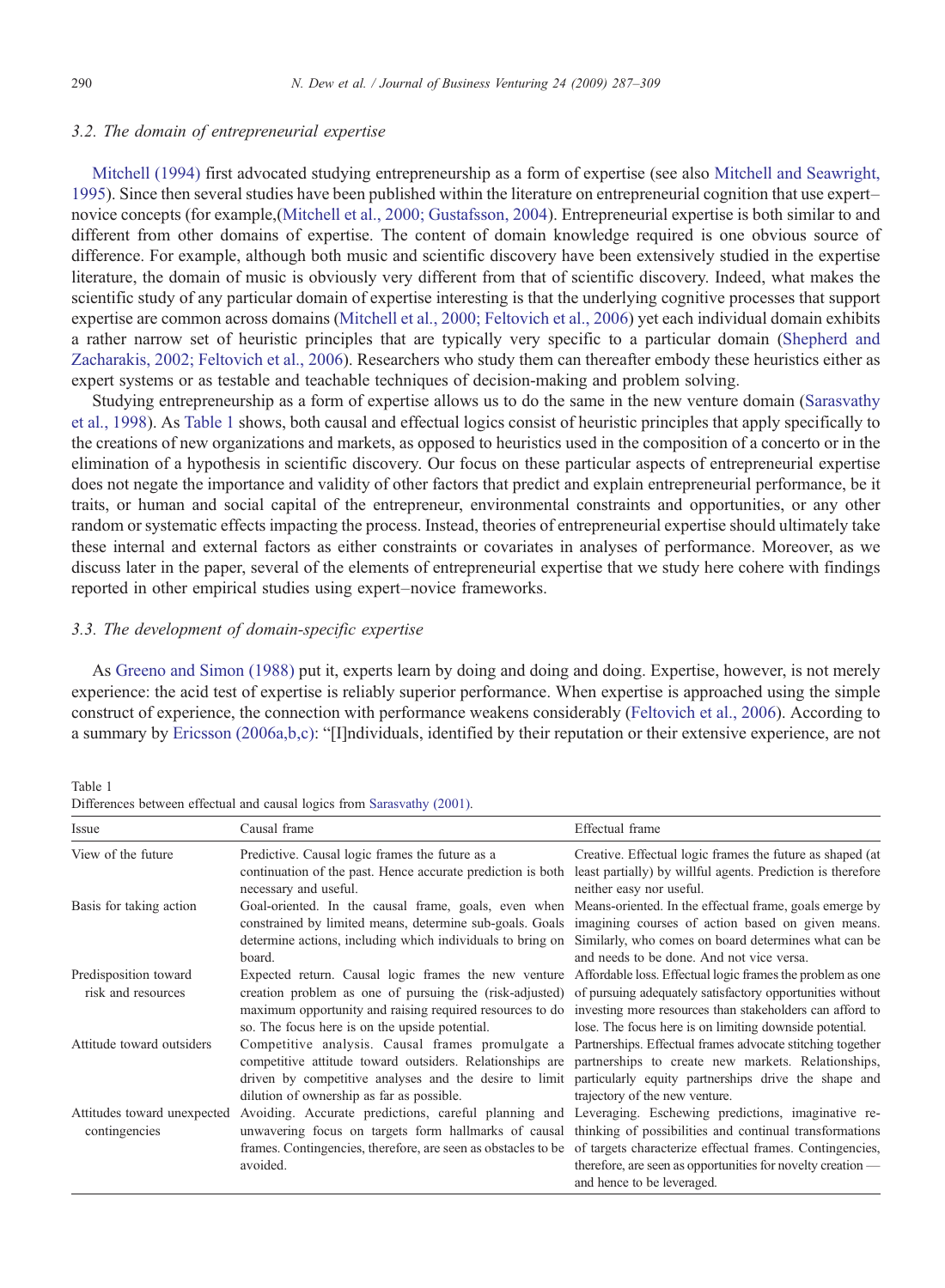always able to exhibit reliably superior performance… [T]he number of years of work and leisure experience in a domain is a poor predictor of attained performance ([Ericsson and Lehmann, 1996](#page-20-0))." The key phrase here is "work and leisure": years of experience may include periods where individuals work to improve their performance, but may also include long periods where they were essentially at leisure when their skill levels stay stable, or may atrophy.

Furthermore, experience alone may make individuals subject to a variety of other decision-making errors. For example, experienced individuals are subject to the pitfall of inferring too much from too little information and misreading evidence that confirms prior beliefs; furthermore, those with significant experience are at particular risk because they may have become so mechanical they miss things [\(Rabin, 1998\)](#page-21-0). This assertion has been empirically tested in numerous areas, including problems involving electronics circuits [\(Besnard and Bastien-Toniazzo, 1999\)](#page-19-0). Experience can also cause individuals to inappropriately weight information cues, make errors combining them, and be overconfident in their judgments [\(Shanteau, 1992\)](#page-21-0).

The weak relationship between experience and performance led researchers to develop the concept of "deliberate practice" [\(Ericsson and Simon, 1993](#page-20-0)). While consensus has yet to be reached on the exact scope of mechanisms that constitute deliberate practice, researchers agree that deliberate practice occurs when an individual exerts high effort on the performance of activities that are highly relevant to performance within a specific domain ([Deakin et al., 2006\)](#page-20-0). The deliberate practice perspective on expertise argues that simple experience is not sufficient for an individual to ascend into the ranks of expert performance, i.e. skills are not acquired automatically or casually. Systematic differences between experts and less proficient individuals within a domain nearly always reflect attributes acquired by experts during their lengthy period of sequentially mastering the performance of critical tasks in their domain ([Ericsson, 2006a,](#page-20-0) [b,c\)](#page-20-0). In the domain of entrepreneurial cognition, researchers have pointed out that deliberate practice possibly has an important role to play in the development of entrepreneurial expertise ([Englebrecht, 1995; Gustafsson, 2004](#page-20-0)). According to [Mitchell et al. \(2007\)](#page-21-0): "Mounting evidence in recent entrepreneurship literature suggests that the path to becoming an entrepreneur is no elf special, but is in fact general — rooted in the cognitive systems created by deliberate practice." Papers by [Baron and Ensley \(2006\)](#page-19-0), [Baron and Henry \(2006\)](#page-19-0), [Mitchell \(2005\)](#page-21-0) and [Krueger \(2007\)](#page-21-0) all suggest entrepreneurs may become experts in starting new ventures through processes of deliberate practice.

Overall, we conclude that whether deliberate practice is an essential part of the development of entrepreneurial expertise or not would be a fascinating empirical question for future studies. But if deliberate practice plays any role at all in the development of entrepreneurial expertise, it is our contention that it would begin by being applied precisely to the kind of typical decision tasks that we use in the research instrument for the current study. These tasks involve identifying and defining markets for the new venture's products and services and also include decomposing the task into smaller elements such as channel choice and pricing details, very much in line with the most recent developments in the study of decision-making expertise as outlined in [Yates and Tschirhart's \(2006\)](#page-22-0) process-decomposition perspective. But before we describe the instrument and other details of the design of the current study, we will outline key differences that we expect to find in comparing expert entrepreneurs with novices performing a typical decision task in the new venture creation setting.

#### 4. Expected differences between experts and novices in entrepreneurial thinking

We expect to find two sets of differences between experts and novices in entrepreneurship. We derive one set from the literature on expertise in general and we derive a second set based on our chosen theoretical lens of effectuation. In sum, we expect that novices trained in traditional management techniques based on a causal logic would use a different logical frame in their decision-making and a different set of heuristics within that frame than expert entrepreneurs experienced in creating new ventures and new markets.

# 4.1. Differences due to expertise in general

#### 4.1.1. Analogical reasoning

A vast body of empirical work has accumulated on the general association of superior knowledge storage and retrieval abilities of experts with quicker and more accurate problem-solving in a domain [\(Chase and Simon, 1973; Simon and](#page-20-0) [Simon, 1978; Anderson, 1981; Camerer and Johnson, 1991; Bedard and Chi, 1992; Shanteau, 1992; VanLehn, 1996](#page-20-0)). Experts not only have a larger mental database of actual experiences to draw from, they also have better access to it than novices do. Feltovich et al. (2006) suggest that a major limitation of novices is their inability to access available, relevant knowledge because their short term memory is overloaded by the problem situation they face. By contrast, experts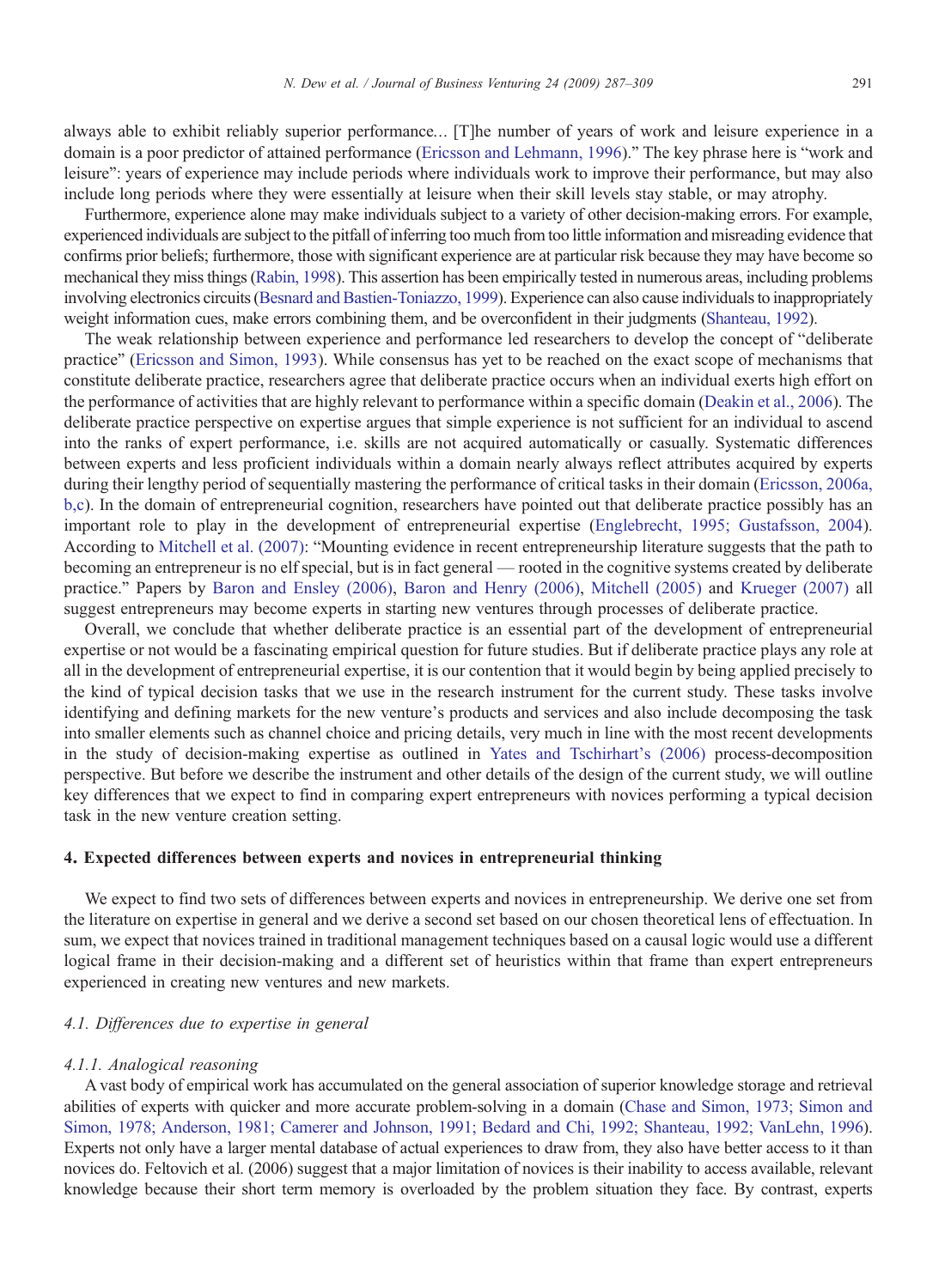subordinate many tasks to automatic processing, which increases their capacity for controlled memory recall. Because of their larger knowledge base and better retrieval abilities, experts tend to use analogical reasoning more than novices, who depend on analytical approaches to solve the problem. Analogical reasoning occurs when previously solved problems are stored in memory, a new problem is matched against stored problems, and these matches are used to suggest solutions for the new problem [\(Buchanan et al., 2006\)](#page-19-0). One example of empirical evidence for this is provided by [Isenberg \(1986\)](#page-21-0) who compared expert managers with novices and showed that analogical reasoning allowed experts to "reason more from small quantities of data." Faced with a complex decision, we would therefore expect expert entrepreneurs to talk more, theorize from their previous experiences more, and be more likely to go beyond the information given to them in a decision problem.

#### 4.1.2. Holistic and conceptual thinking

Several studies in expertise attest to the fact that experts and novices differ not only in their access to knowledge but also in how they represent and organize knowledge ([Feltovich et al., 2006](#page-20-0)). [Chi \(2006a\)](#page-20-0) reviews several ways in which knowledge representation differs: here we focus on the consolidation and integration of knowledge, defined as, "the degree to which concepts and principles are related to one another in many meaningful ways." [\(Chi, 2006a](#page-20-0)). [Gitomer](#page-20-0) [\(1988\),](#page-20-0) for instance, found that when expert technicians were faced with troubleshooting tasks, they were more likely than novices to view the electronic device as a complete system of components. They tended to solve the problem holistically, unlike the novices who merely looked for a short circuit. In his work on firefighters, [Klein \(1998\)](#page-21-0) suggests that expert firefighters represent the scene of a fire dynamically, in terms of its antecedents and likely evolution, i.e. they "observe" the whole history of the fire, not just the immediate scene. Similarly, [Sonnentag et al. \(2006\)](#page-22-0) suggest that experts in software design develop not only superior knowledge of how to solve a narrow design task, but also develop "a more comprehensive representation of the entire work task, including necessary features of cooperation with coworkers." This suggests we should expect expert entrepreneurs not to solve functional problems in isolation, but to have a more integrative approach of building a venture as a whole (compared to novices).

#### 4.1.3. Weighting of (predictive) information

The literature on expert decision-making shows us that trial-and-error experience in real, domain-relevant situations is the source from which experts develop much of their knowledge. In contrast, novices rehearse their skills in the context of "classroom" or practice problems, which are divorced from the actual domain of decision-making [\(Schenk et al., 1998\)](#page-21-0). This distinction is critical, since it highlights the fact that novices lack the feedback mechanisms and post hoc analysis processes that enable experts to develop skills in automatically screening information. Therefore, we hypothesize that novices would take predictive information as seriously as they take any other information in a problem setting. Experts, however, evaluate and weight information in more subtle and complex ways. Experts have spent much more time trying to understand decision problems and have developed refined situation awareness based on intensive practice and familiarization in their domain ([\(Hutton and Klein, 1999; Ensley, 2006](#page-21-0)). As a result, they are more likely to carefully define the relevant features of decision problems and know how to adjust decision-making style accordingly ([Baron and Ensley,](#page-19-0) [2006\)](#page-19-0). On the other hand, experts also amass and organize significant bodies of knowledge ([Glaser, 1996\)](#page-20-0) which enables them to make good decisions with less reliance on processing external information inputs [\(Rikers et al., 2002](#page-21-0)). Therefore, we hypothesize that the ways in which experts use predictive information depends on their domain and on the specifics of the problem situation they face. That brings us to recent developments in entrepreneurship research to develop our ideas about how expert entrepreneurs are likely to weight predictive information.

### 4.2. Differences due to entrepreneurial expertise and effectuation

Expert entrepreneurs' use of predictive information is central to logical framing based on effectuation. An effectual logic consists of the following five elements in a static setting such as the task used in this study<sup>5</sup>:

#### 4.2.1. Non-predictive as opposed to predictive control

Effectuation argues that expert entrepreneurs use a logic of non-predictive control to transform means at hand into new outcomes that they themselves may not have initially envisaged ([Ericsson, 2006a,b,c; Yates and Tschirhart, 2006\)](#page-20-0).

<sup>5</sup> For a dynamic model of effectual logic, see [Sarasvathy and Dew \(2005\)](#page-21-0). Entrepreneurial logics for a technology of foolishness. Scandinavian Journal of Management 21: 385–406.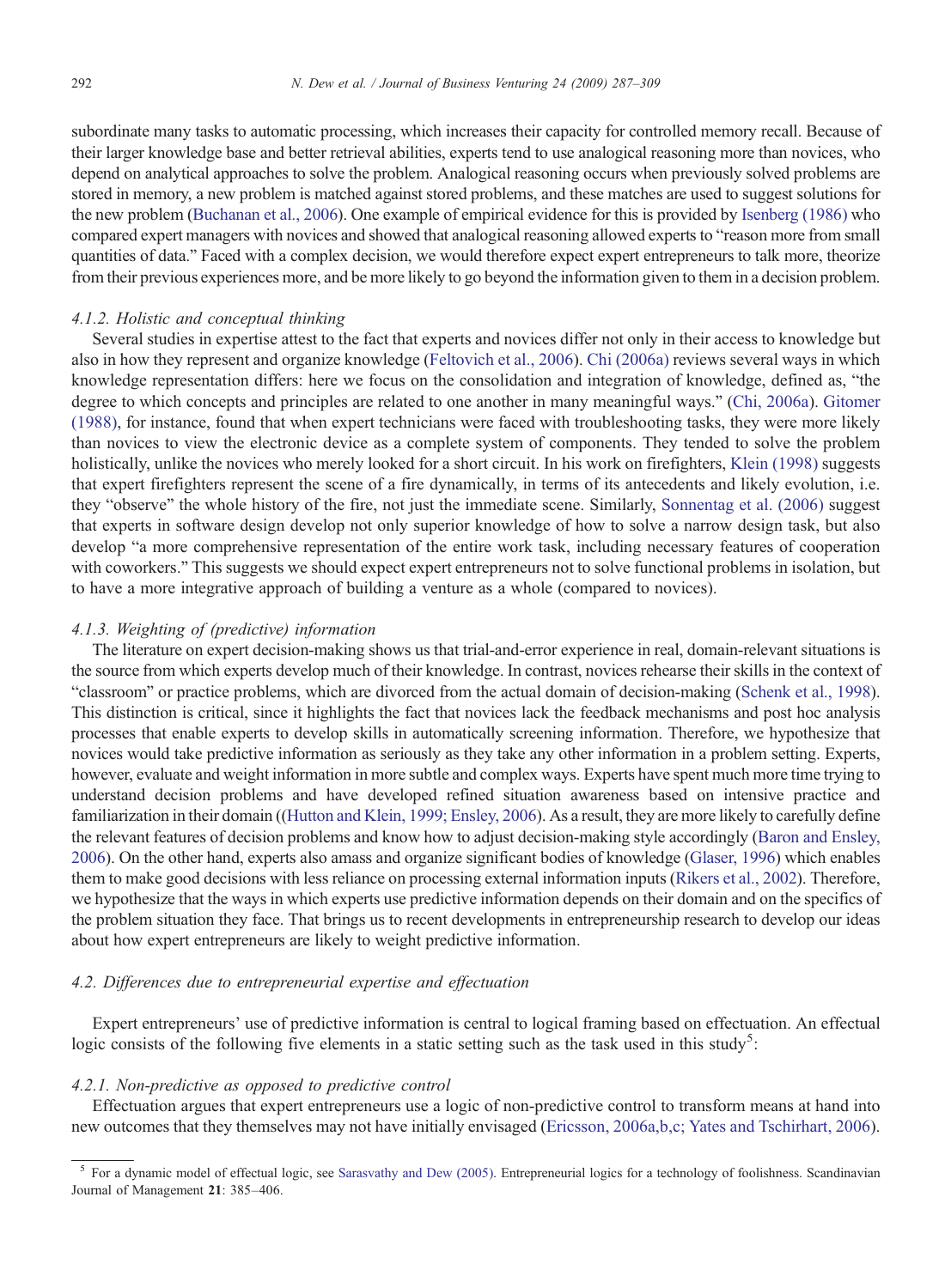Non-predictive control is defined as eschewing predictive information in favor of what the decision maker and her stakeholders can actually control at any given point in time ([Wiltbank et al., 2006\)](#page-22-0). Simplistically speaking, this is akin to a fashion designer who seeks to tie up large clothing distributors with exclusive contracts and then design the kind of apparel the joint contracts have negotiated (effectual) versus one who tries to predict next season's fashion through market research, invests in developing designs that match predicted tastes and then chases down appropriate distributors (causal). As [Table 1](#page-3-0) shows, this can be clearly contrasted with a predictive (causal) logic where the decision maker chooses between alternative means based on forecasts about pre-selected favorable outcomes.

# 4.2.2. Means-driven as opposed to goal-driven action

An effectual logic prescribes beginning with a given set of means and focusing on generating new ends. This may be contrasted with the causal logic of selecting a goal first and then choosing between given means or seeking to acquire the means necessary to achieve the selected end. A simple example of this is the chef who cooks from a recipe (causal) versus one who imagines possible meals from ingredients available at hand (effectual).

#### 4.2.3. Affordable loss as opposed to expected return

Calculations of expected return do not drive the choice of projects in an effectual view; instead, the choice of projects depends upon the decision makers' assessments about what they are willing to lose. One example of this is the entrepreneur who refuses to leave a well-paying job until he finds an opportunity that he predicts will pay more (causal) versus one who decides to invest a small portion of her savings and two years of her life on a project that she believes is worth that amount of time and money — irrespective of whether it will pay more than what she currently earns (effectual).

# 4.2.4. Partnerships as opposed to competitive analysis

Effectual logic strongly favors building partnerships and bringing stakeholders on board even before clarifying what exactly the product-markets and other goals for the venture are going to be. The effectual entrepreneur therefore allows those on board to determine what goals to pursue, which in turn determines over time which markets the venture will end up in or end up creating. Causal approaches to new venture building, in contrast, prescribe first defining the market, then selecting segments within the market through detailed competitive analyses, and then using relevant specifications and needs of the target market to determine which stakeholders to pursue and acquire ([Kotler 2000\)](#page-21-0).

#### 4.2.5. Leveraging as opposed to avoiding contingencies

Allowing one's means, acceptable levels of downside risk, and stakeholders to decide goals implies an ability to open oneself up to surprises of various sorts. In causal calculations, there is an explicit effort to avoid unpleasant surprises — even, as [Denrell and March \(2001\)](#page-20-0) argued, to avoid *all* surprises, positive and negative. The effectual entrepreneur, in contrast, has to stand ready to make do with what comes her way and to learn to transform both positive and negative contingencies into useful components of new opportunities.

It can be seen from the foregoing exposition that all components of effectual logic are tied together through the human element — i.e. who is involved and what they do with the means available to them determine courses of actions and their outcomes. Not vice versa.

In sum, we can expect to find the following differences between an effectual as opposed to a causal frame. We can expect those from an effectual frame to fabricate more ends, pay more attention to and worry more about available resources, to envisage building more partnerships, to vary more in their interpretations of the data, and to eschew predictive information.

# 5. The study

#### 5.1. Method: protocol analysis

Expertise in any area entails certain common cognitive processes among the experts who solve problems within the given area ([Chi et al., 1982\)](#page-20-0). The extraction of these processes has been the central goal of hundreds of protocol analysis studies in the past 30 to 40 years. Some examples from business include: decision-making [\(Montgomery and](#page-21-0) [Svenson, 1989\)](#page-21-0), accounting [\(Riahi-Belkaoui, 1989](#page-21-0)), argumentation in management consulting ([Young, 1988](#page-22-0)), and software cost estimation [\(Mukhopadhyay et al., 1992\)](#page-21-0). And the method has been used extensively in studying decision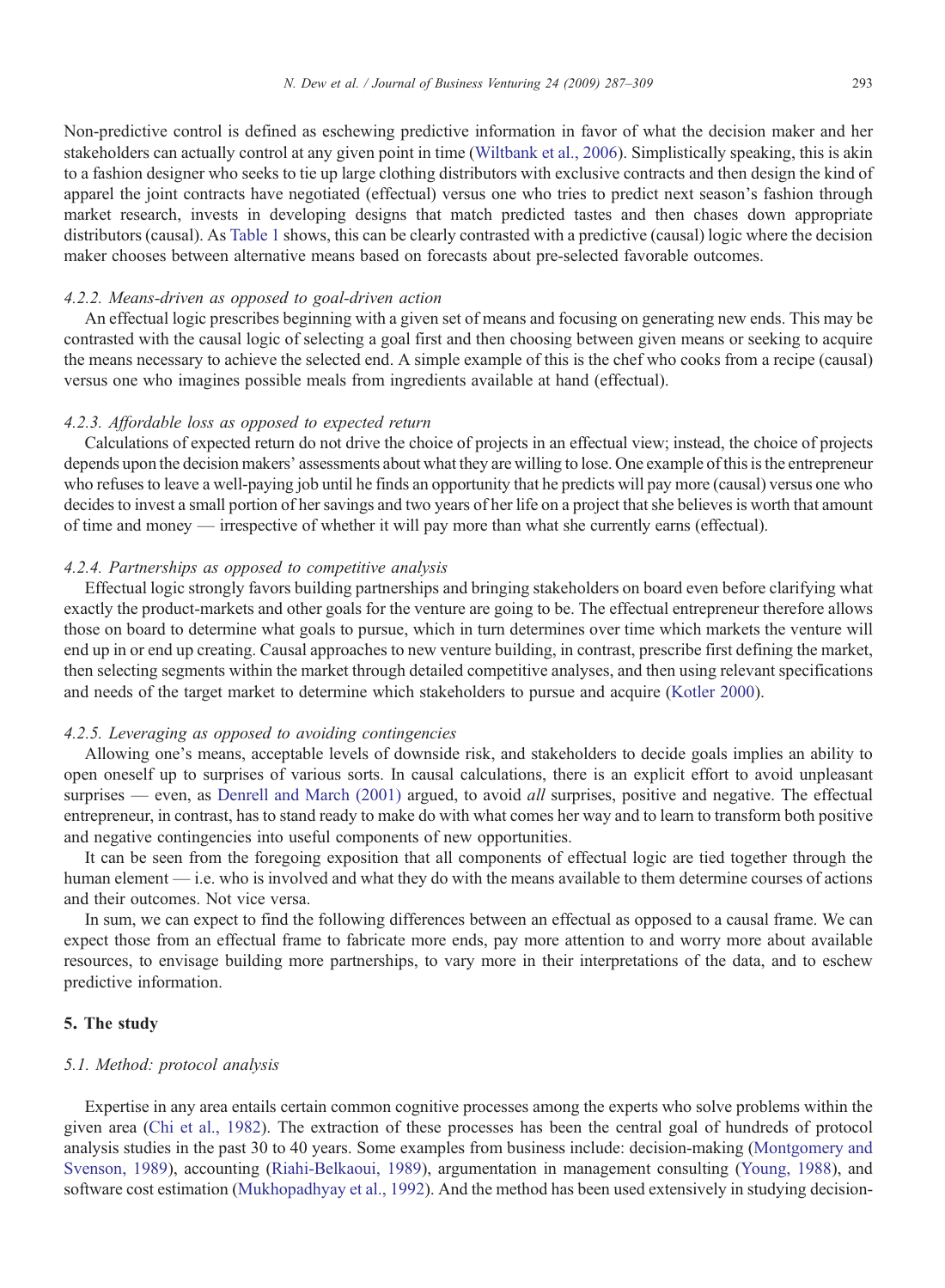making processes of experts in areas other than business, such as chess [\(Charness, 1989\)](#page-19-0), medical diagnosis [\(Johnson,](#page-21-0) [1988](#page-21-0)), mathematics ([Webb, 1975](#page-22-0)) and scientific discovery [\(Qin and Simon, 1990](#page-21-0)).

In a detailed report on conceptual and methodological issues involving verbal protocols, [Ericsson and Simon \(1993\)](#page-20-0) provide examples from over two hundred empirical studies that use protocol analysis. [Ericsson \(2006a,b,c\)](#page-20-0) subsequently reviewed the literature again, adding to the list. These analyses emphasize the benefits of using think aloud protocols over other methods, particularly those calling for retrospective recall such as interviews or pure stimulus–response methods such as questionnaires. Think aloud protocols call for concurrent verbalization  $-$  i.e. subjects are required to think aloud continuously as they solve problems. Transcriptions of their tape-recorded verbalization form the basic data to be analyzed. The essential logic behind the use of protocol analysis can be summarized as follows: While retrospective recall allows subjects to make up good stories about how they believe they solve problems, and stimulus–response methods force us to deduce subjects' decision processes after the fact, concurrent verbalization allows the researcher to look directly inside the black box of cognitive processing, because of the structure of the short term memory system of the human brain [\(Ericsson and Simon, 1980\)](#page-20-0). The validity of verbally reported thought sequences derives from its immediacy: the very short interval between the occurrence of thoughts and their verbalization. Therefore the concurrent verbalization technique suffers little from retrospection and introspection biases. These very constrained laboratory-style conditions were exactly what were used in the current study, thereby generating the most rigorously valid data possible in this line of research [\(Ericsson, 2006a,b,c](#page-20-0)).

#### 5.2. Subjects

Table 2

Protocols were collected from 27 experts and 37 novices. Table 2 provides descriptive data on the sample.

For the purposes of this study, expert entrepreneurs are persons who, either as individuals or as part of a team, have founded one or more companies, remained with at least one company that they founded for more than ten years and taken it public. Two sources were utilized to identify possible expert entrepreneurs for the study: (1) A list of the one hundred most successful entrepreneurs from 1960 to 1985, compiled by the venture capitalist, David Silver ([Silver,](#page-22-0) [1985](#page-22-0)), and (2) The list of national winners of the Entrepreneurs of the Year awards, compiled by Ernst & Young. Together, the two sources drew their members from a pool that included virtually every enduring company created by an entrepreneur in the US from 1960 until 1996. As clearly outlined in their publications, both sources used several evaluation procedures and qualification criteria to select their lists from the complete population of entrepreneurial companies in their respective times. Thus the sample for this study was drawn indirectly from the complete population of entrepreneurs at large and directly from a complete population of expert entrepreneurs.

The characteristics of the final pool of expert entrepreneurs suggest that the sample is fairly representative of the population of expert entrepreneurs. Subjects from 17 states across the US were all male, 90% American, aged between 40 and 82, with two thirds having graduate degrees. While all subjects were male, there is no reason to believe that it would make the sample less representative since the percentage of female entrepreneurs who fulfilled the necessary

| Variable                                                              | Mean  | S.D. | Minimum | Maximum |
|-----------------------------------------------------------------------|-------|------|---------|---------|
| Expert entrepreneurs subjects $(N=27)$                                |       |      |         |         |
| Year of birth                                                         | 1943  | 8.8  | 1918    | 1953    |
| Ventures started                                                      | 7.3   | 7.4  |         | 40      |
| Years worked for those ventures                                       | 21.6  | 9.3  | 12      | 43      |
| Novice entrepreneurs subjects $(N=37)$                                |       |      |         |         |
| Year of birth                                                         | 1970  | 4.9  | 1959    | 1979    |
| Ventures started                                                      | 0.2   | 0.4  |         |         |
| Years worked for those ventures                                       | 0.46  | 1.3  |         |         |
| Years worked in a small organization $($ < $\leq$ 100 employees)      | 1.87  | 2.34 |         | 10      |
| Years worked in a medium organization (between 100 and 500 employees) | 1.84  | 2.86 |         | 10      |
| Years worked in a large organization (>500 employees)                 | 11.03 | 6.22 |         | 21      |

Descriptive statistics of expert and novice samples.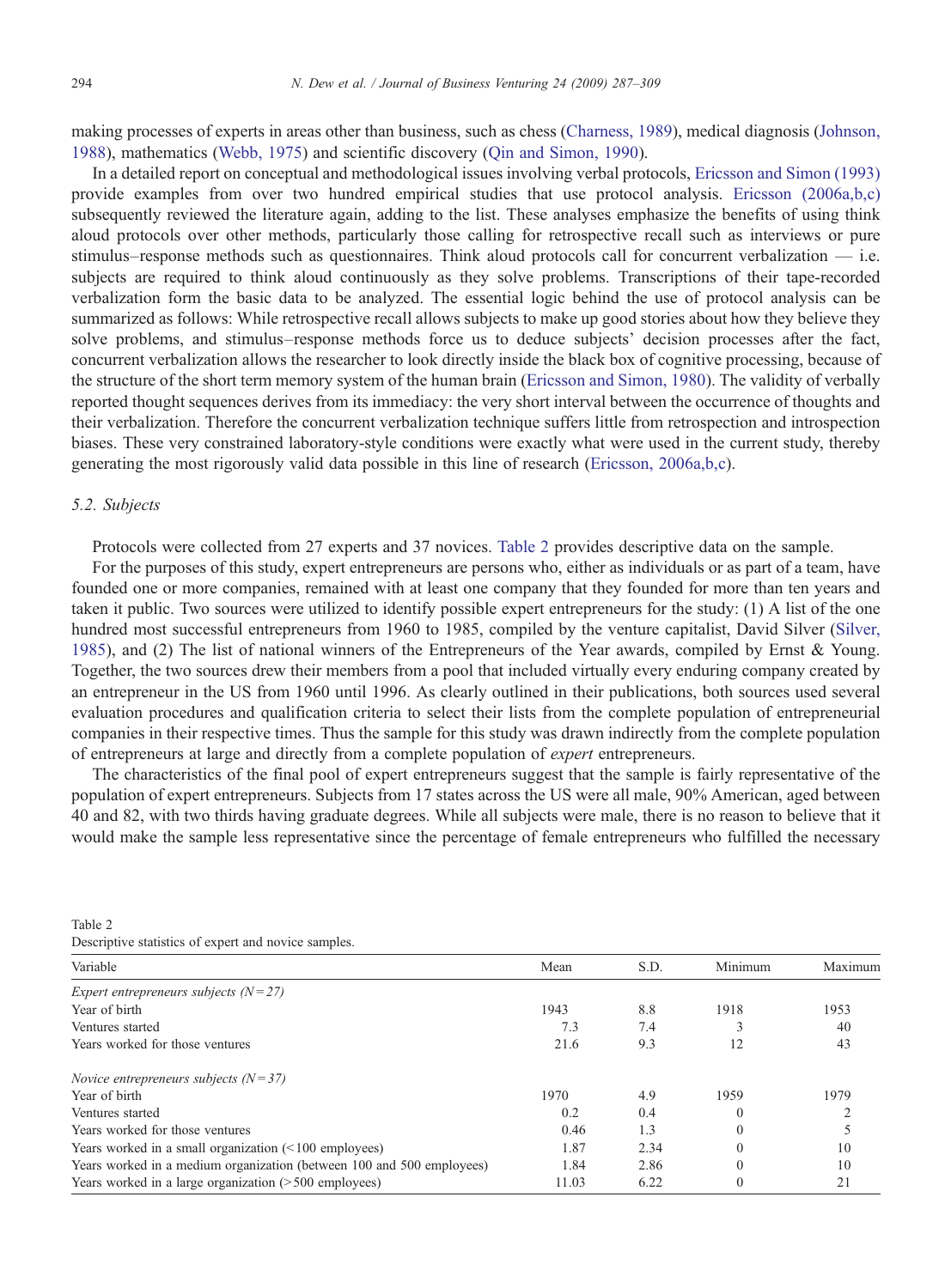criteria in the original population was less than one half of 1% to begin with. On average, subjects had founded seven new ventures, with the minimum number being three.

Protocols were collected from 27 experts and 37 novices. Based on precedents in the "deliberate practice" literature on expertise, we sought a control group of novices who would have enough experience in basic business knowledge so as to understand and tackle the problems in the research instrument, yet could be starkly contrasted with the expert entrepreneurs because (a) they were novices in entrepreneurial thinking as argued by [Krueger \(2007\)](#page-21-0) and (b) they were trained in causal thinking embedded in MBA curricula as argued by [Sarasvathy \(2001\)](#page-21-0). We chose 37 graduate students in business administration. The subjects in the novice group were 97% American, aged between 26 and 46, with primary experience in managerial roles in large and complex organizations. Their backgrounds spanned a wide range of occupations, including pilots, acquisitions and procurement, supply and logistics, human resources, operations, and medical services. Comparing this novice group with the expert entrepreneurs on key indicators of entrepreneurial expertise showed that the groups were dichotomous. Of the MBA students, 87% had never founded a firm and, of those that had, only one had started multiple ventures (in that case, two).

The choice of MBA students as a comparison group has both its advantages and limitations. We considered two specific issues in making this choice: (a) Why students in general and MBA students in particular? And (b) Why not a random sample of entrepreneurs or corporate managers? First, there is an established tradition of using students in expertise experiments in spite of the fact that their "novice-ness" may extend to dimensions not of interest to the study [\(Andersson, 2004; Lehmann and Norman, 2005\)](#page-19-0). Furthermore, prior research on expertise in management and entrepreneurship has effectively utilized student samples. For example, [Isenberg \(1986\)](#page-21-0) used 12 general managers and 3 college undergraduates in a think-aloud protocol study to develop and test a model of managerial decision-making. Another example is [Mitchell et al.'s \(2000\)](#page-21-0) study, which used students as part of the sample. Moreover, [Chi \(2006b\)](#page-20-0) explains that samples may be drawn according to *relative* rather than absolute criteria: "This relative approach assumes that expertise is a level of proficiency that novices can achieve. Because of this assumption, the definition of expertise for this contrasting approach can be more relative, in the sense that the more knowledgeable group can be considered the "experts" and the less knowledgeable group the "novices". Thus the term "novices" is used here in a generic sense, in that it can refer to a range of non-experts, from the naives to the journeyman." [\(Chi, 2006b](#page-20-0)).

Second, there are some specific advantages to using MBA students. The most important of these has to do with one of the main purposes of the study — namely to isolate and understand key elements of entrepreneurial expertise that might be teachable to MBA students. An additional advantage of the MBA sample is that it allows us to ensure a common baseline of knowledge in business fundamentals across the expert–novice groups. Without comparable knowledge across both our novice and expert samples, the findings from the business specific task used in our protocol might be confounded simply by lack of familiarity with business in general or inconsistent interpretations of terminology and concepts used in the decision task. For example, a random sample of people with a stated desire to become an entrepreneur, or even with a small amount of entrepreneurial experience will likely contain people who are unfamiliar with concepts such as market segments and channels. According to the Characteristics of Business Owners (CBO) Survey data from the US Census, even if we exclude firms with no employees and owned by people without a college degree, we will still find wide variation in terms of knowledge backgrounds with most having no prior business knowledge of the type that MBA students acquire in their first semester in business school.

In other words, a random sample of novice entrepreneurs in general would likely provide two sources of variation — one from the lack of basic business knowledge and another from the lack of entrepreneurial experience. Current data suggest that real world entrepreneuring, unlike chess or scientific discovery, appears to be a game anyone can play, a sort of opportunistic lottery that does not require even a rudiment of training in basic business concepts. In fact, both scholars and laypersons alike argue that entrepreneurship simple cannot be taught — more on that later. Therefore, in selecting the novice sample, we weighed the costs and benefits of the two sources of variation and found that the benefits of comparability across basic business knowledge outweighed limitations due to lack of "true" noviceness in entrepreneurial experience. This is because our findings in this study do not hinge on interest and/or genuine intention to start the business in the protocol, but around the knowledge structures and conceptual cues that drive the steps and processes of starting a business in its earliest stages when the market for the venture is still unknown.

Finally, while we decided not to use corporate managers for this particular study focused on identifying teachable and learnable elements of entrepreneurial expertise, we do not preclude the use of it in future work. In this connection, it may be useful to keep in mind recent results from entrepreneurship research (also using highly reliable CBO data) that show that whereas education and work experience significantly impact survival of new ventures, "prior managerial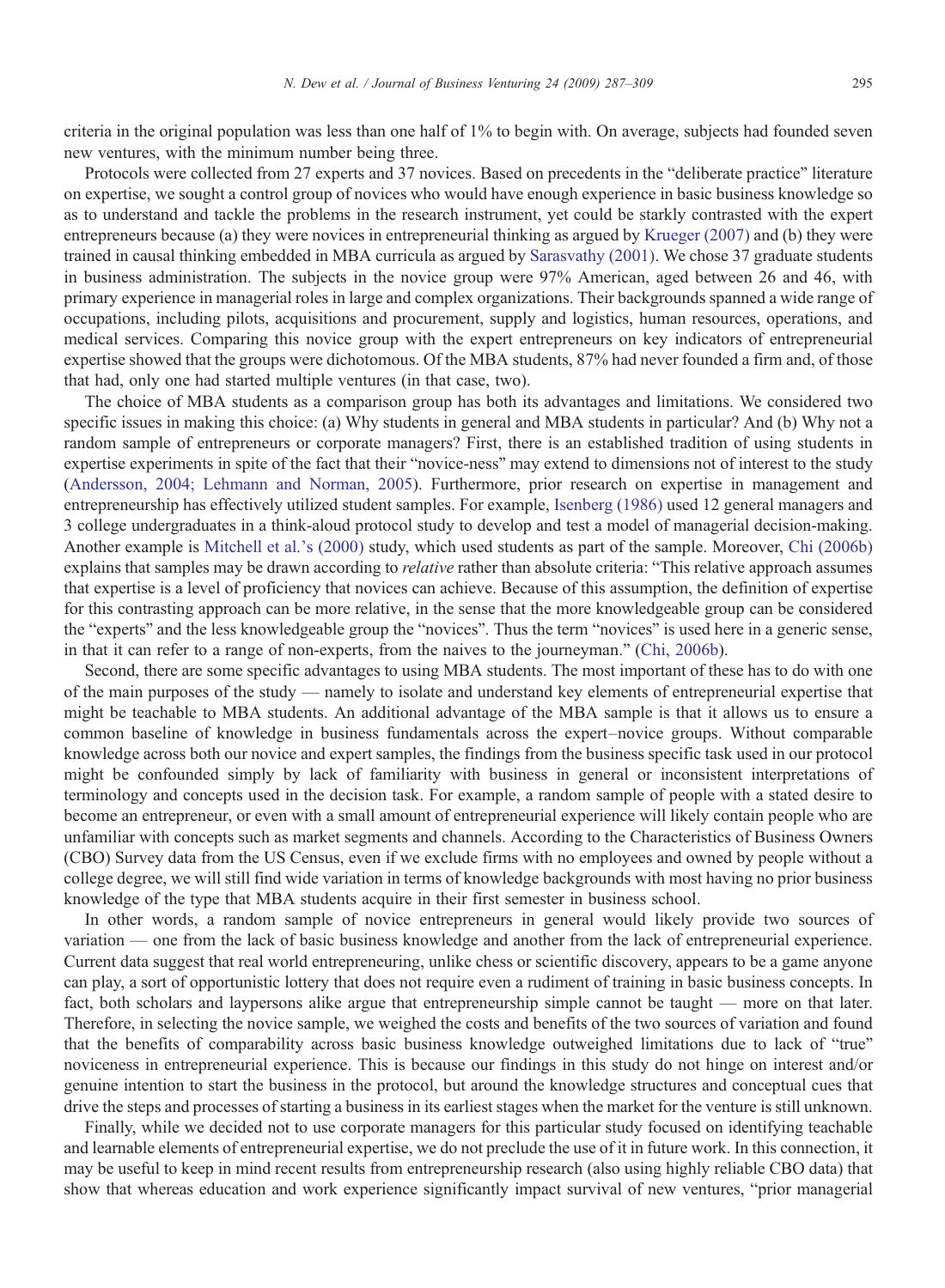experience has no systematic positive or negative effects on the survival prospects of either men's or women's new business ventures, however" ([Boden and Nucci, 2000](#page-19-0)). All the same, we are cognizant of the limitations of using MBA students as our novice sample and will expressly include this in the discussion of limitations later in the current paper.

# 5.3. Procedures

A detailed description of an imaginary product called Venturing was given to the subjects. Since the expert sample varied (intentionally) in all aspects except entrepreneurial expertise, the decision problem used in the study had to be chosen so as not to technologically or otherwise bias some subjects against others. Therefore, entrepreneurship itself was made the product for which the subjects had to identify/create a market. Venturing, as described fully in Appendix A, is an imaginary game of entrepreneurship. Based on the description, subjects were asked to answer a set of questions pertaining to the development of an initial market for this product (Questions are also included in Appendix A). Subjects were asked to think aloud continuously during the task. Their protocols were collected on tape and transcribed for coding and analysis. Both during the experiment and afterwards, several subjects — both expert entrepreneurs and novices mentioned they found the problems interesting, realistic and absorbing. All subjects were asked to set aside at least 30 min to complete the problems analyzed in this exposition, and all completed the task without time pressure. Several experts commented that the problems reminded them of actual decisions they had to make in their real life entrepreneurial experience. This lent credibility to the representative task used in this particular study. As argued by [Ericsson \(2006a,b,c\)](#page-20-0): "[T]he study of expertise with laboratory rigor requires representative tasks that capture the essence of expert performance in a specific domain." Individuals at all different skill levels can then be compared in their performance of these representative tasks.

We developed the coding scheme (reproduced in Appendix B) to extract relevant variables and counts in three categories: (1) Expert–novice differences in general, (2) Domain-specific differences in issues related to marketing, and (3) Domain-specific differences in new venture creation (entrepreneurship). General differences were focused around information processing variables such as total numbers of words spoken, theorizing from previous experience (as in the case of pricing theories), etc. Marketing variables had to do with selecting segments, channels, prices and so on. And variables such as the amount of attention paid to resource constraints captured items relevant to new venture creation.

We used the helix process described in [Ericsson and Simon \(1993\)](#page-20-0) to generate the coding scheme. This process calls for repeated circles of coding scheme items generated along a particular axis, such as the three axes of general expertise, marketing and new venture creation in our study. One member of the research team began listing specific items of the coding scheme from four randomly selected protocols, two from experts and two from novices. Thereafter, the same researcher added items to the list from other protocols and refined the list in an iterative fashion until the coding scheme converged into a complete and coherent instrument for analyzing all the protocols. Two other members of the research team then used the coding scheme to code the protocols independently. Three minor modifications to the phrasing of particular items emerged from this, leading to the final coding scheme presented in Appendix B.

After this, an independent coder, not involved in the study in any other way (i.e. blind to the hypotheses), coded all the protocols using the final coding scheme. The two sets of codings were compared to examine inter-rater agreement [\(James et al., 1993](#page-21-0)) and the results revealed a strong mean agreement of .82 across the variables used in this study, with no specific variable scoring lower than .67. The codings that consisted of frequency counts were analyzed with ANOVA and those that consisted of dichotomous variables were analyzed with chi-squared tests. A complete inventory of variable descriptions is included with results in [Tables 3 and 4](#page-10-0).

#### 6. Results

Overall results show significant evidence of expert–novice differences as well as differences in logical framing. We initially report our findings related to expert–novice differences in general, and then discuss domain-specific differences.

#### 6.1. Differences due to expertise in general

#### 6.1.1. Analogical reasoning

At a fundamental level, we found several significant differences that support expectations based on existing research on expertise in general. Experts talked more  $(p=.007)$  than their novice peers. Additionally, experts consistently went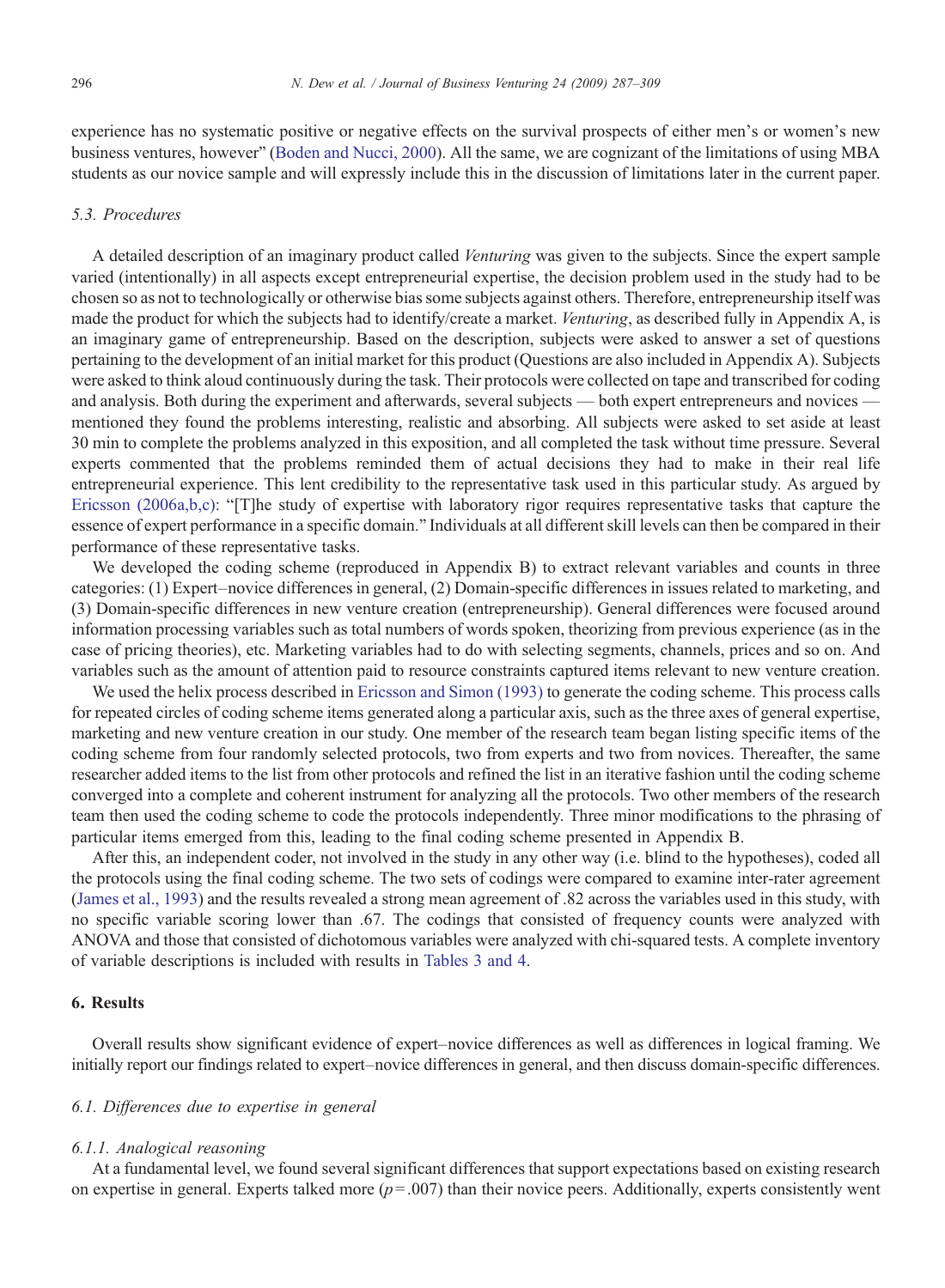<span id="page-10-0"></span>Table 3 Variable descriptions and analyses: differences due to expertise in general.

| Construct                 | Variable description                                                   | Descriptive<br>statistics     | Significance of<br>experts/novices | Summary of findings                        |
|---------------------------|------------------------------------------------------------------------|-------------------------------|------------------------------------|--------------------------------------------|
| Analogical reasoning      | Total number of words the participant used to<br>complete the scenario | Max: 2691 $F=7.71$<br>Min:135 |                                    | Experts talked more than novices           |
|                           |                                                                        | S.D.: 608                     | $p=0.007$                          |                                            |
| Analogical reasoning      | Number of new markets identified by each                               | Max: 8                        | $F = 14.93$                        | Experts identified or created more new     |
|                           | subject                                                                | Min: 0                        |                                    | markets than novices                       |
|                           |                                                                        | S.D.: 1.38                    | $p=0.000$                          |                                            |
| Analogical reasoning      | Subject articulated an alternative segment                             | Expert:                       | $ChiSq* = 13.92$                   | Experts were more likely to articulate a   |
|                           | during the scenario $(Y/N)$                                            | 12Y, 15N                      |                                    | segment not included in the scenario       |
|                           |                                                                        | Novice:                       | $p=0.000$                          |                                            |
|                           |                                                                        | 2Y, 35N                       |                                    |                                            |
| Holistic and conceptual   | Number of thoughts relating to the business                            | Max: 14                       | $F = 39.81$                        | Experts were more likely to think          |
| thinking                  | but outside scenario questions                                         | Min: 0                        |                                    | holistically about the business            |
|                           |                                                                        | S.D.: 3.52                    | $p=0.000$                          |                                            |
| Weighting of (predictive) | Subject believed and accepted the market                               | Expert:                       | $ChiSq* = 15.31$                   | Novices are more likely to believe and     |
| information               | research numbers in the scenario $(Y/N)$                               | 13Y, 14N                      |                                    | accept market research than experts        |
|                           |                                                                        | Novice:                       | $p=0.000$                          |                                            |
|                           |                                                                        | 34Y, 3N                       |                                    |                                            |
| Control variable          | Count of times subject uses intuition or gut                           | Max: $4$                      | $F = 1.05$                         | Experts and novices do not differ on their |
|                           | feel to make decisions                                                 | Min: 0                        |                                    | use of intuition or gut feel               |
|                           |                                                                        | S.D.: 0.66                    | $p=0.310$                          |                                            |

⁎ ChiSquared tests are two-tailed.

beyond the data specified in the research instrument as they worked through the problems. In Problem 1, experts identified 28 distinct potential markets while novices identified 12 ( $p$ <.001). In Problem 2, 45% of experts vs. only 5% of novices visualized alternative target segments beyond those identified in the problem  $(p<.001)$ .

Table 4

Variable descriptions and analyses: differences due to entrepreneurial expertise.

| Construct                                                                    | Variable description                                                                               | Descriptive<br>statistics                | Significance<br>of experts/<br>novices | Summary of findings                                                                                 |
|------------------------------------------------------------------------------|----------------------------------------------------------------------------------------------------|------------------------------------------|----------------------------------------|-----------------------------------------------------------------------------------------------------|
| Means-driven as opposed to<br>goal-driven action                             | Number of times a subject drew on<br>personal experience                                           | Max: $4$<br>Min: 0<br>S.D.: 0.96         | $F = 20.89$<br>$p=0.000$               | Experts were more likely to draw on<br>personal experience than novices                             |
| Affordable loss as opposed to<br>expected return                             | Times a subject mentioned the<br>availability of money or cost of an option                        | Max: 10<br>Min: 0<br>S.D.: 2.57          | $F = 41.52$<br>$p=0.000$               | Experts are more concerned with<br>project affordability than novices                               |
| Affordable loss as opposed to<br>expected return                             | Total number of segments chosen by a<br>subject (2nd priority segment counts as<br>.5 of a choice) | Max: $4$<br>Min: 0<br>S.D.: 1.02         | $F = 5.80$<br>$p=0.019$                | Novices are more likely to chase<br>greater expected value projects                                 |
| Partnerships as opposed to<br>competitive analysis                           | Times subject mentioned partnership<br>activities                                                  | Max: $3$<br>Min: 0<br>S.D.: 0.73         | $F = 13.24$<br>$p=0.001$               | Compared with novices, experts prefer<br>to build new ventures with partners                        |
| Control variable for: Partners<br>hips as opposed to competitive<br>analysis | Subject choice of direct sales as a<br>channel                                                     | Expert:<br>6Y, 21N<br>Novice:<br>8Y, 29N | $ChiSq* = .003$<br>$p=0.954$           | No significant difference in the choice<br>of a direct sales channel between<br>experts and novices |
| Partnerships as opposed to<br>competitive analysis                           | Subjects choosing direct channel and<br>personally approaching customers                           | Expert:<br>3Y, 3N<br>Novice:<br>0Y, 8N   | $ChiSq* = 5.09$<br>$p=0.024$           | Experts that chose direct sales were<br>more likely than novices to approach<br>customers directly  |

⁎ ChiSquared tests are two-tailed.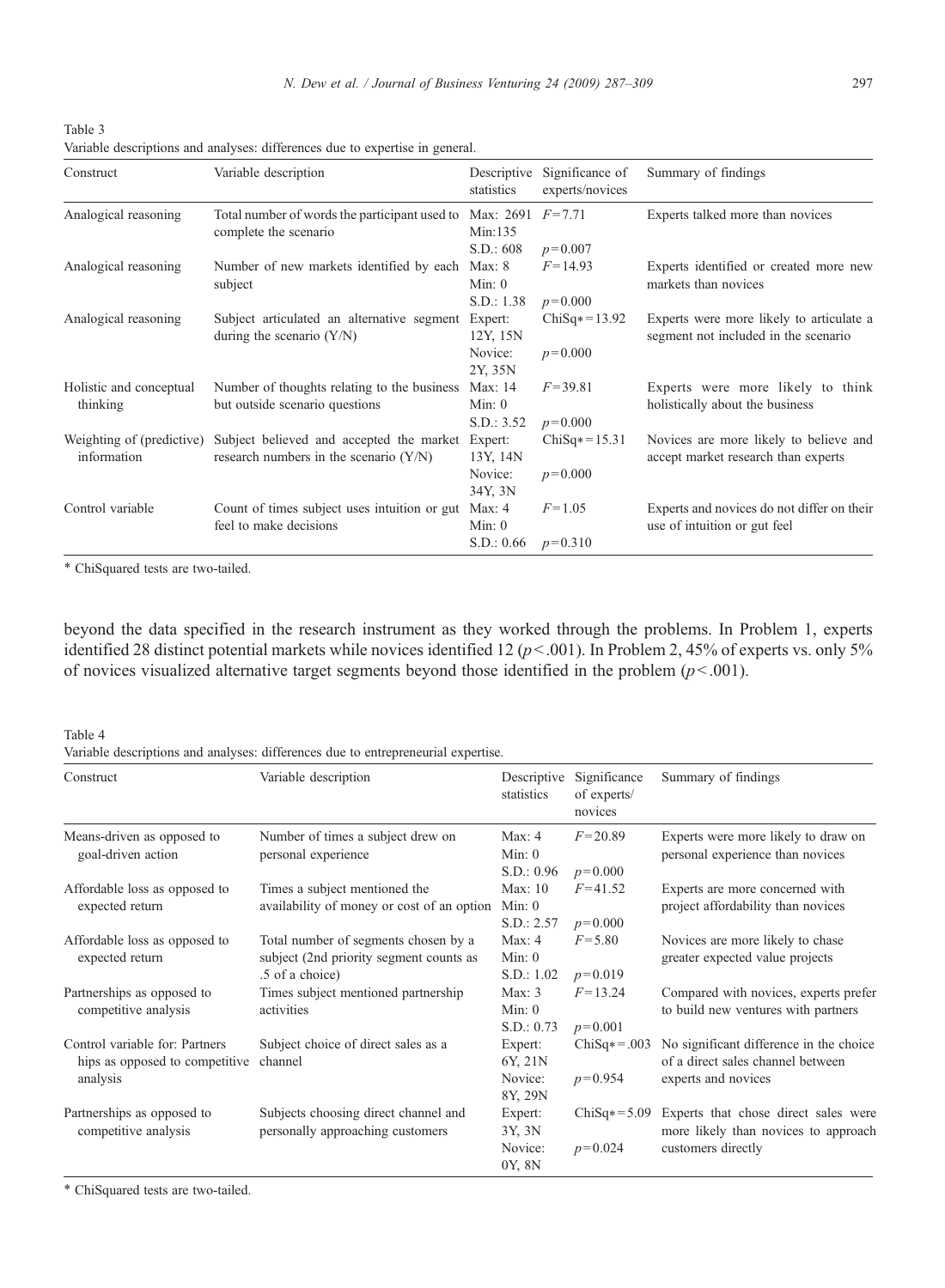#### 6.1.2. Holistic and conceptual thinking

Experts also focused on the problem tasks in a more holistic fashion, guiding decisions with an eye toward building the venture as a whole, rather than merely solving the marketing problem specified in the experimental task. Of the 27 experts, 21 explicitly dealt with the venture as a whole throughout the task, making 123 mentions of their thoughts in this area, while all but 4 novices (who made a total of only 5 comments in this vein) stayed within the parameters of the tasks called for at each step in the study ( $p<001$ ). All of these relationships reaffirm previous results found in the expertise literature on how experts differ from novices in storing, retrieving and processing complex information and in relating knowledge acquired through deliberate practice to new problems in their domain of expertise.

# 6.1.3. Weighting of (predictive) information

In addition to support for core principles in expertise, we found substantial evidence that experts significantly discount or ignore predictive information. During problem 1, subjects were asked how they would go about finding information about potential customers, competitors and the growth potential of the market. Expert entrepreneurs overwhelmingly rejected the use of traditional market research methods such as surveys, formal focus groups and systematic testing. In Table 5, we present a selection of actual quotes from the protocols in support of this claim. Furthermore, in Problem 2, when subjects were asked to deal with specific market research data, expert entrepreneurs again expressed reluctance to believe the forecasts provided in the problem task. Of the 27 experts, 15 stated explicitly that they did not believe the numbers, while only 2 of the 37 novices expressed disbelief in the numbers they were provided  $(p<.001)$ .

Given expert rejection of predictive information, we investigated the use of intuitive rather than analytical decisionmaking approaches ([Mitchell, 2005\)](#page-21-0). There is some evidence that in the absence of external input people tend to rely on more "intuitive" rather than analytical decision-making ([\(Brunswick, 1956; Hammond, 1988; Dunwoody et al., 2000\)](#page-19-0). While the expertise literature tends to equate intuition with a semi-automatic form of information processing arising out of deliberate practice [\(Ericsson and Smith, 1991; Ericsson and Charness, 1994](#page-20-0)), others have operationalized it as tacit knowledge that might have a variety of origins including socially and culturally instantiated knowledge structures (example: ([Reber, 1989](#page-21-0))).

Our results showed no significant differences between the novices and experts on several measures of intuitive decision-making. Instances where subjects worked through "gut feeling," "intuition," "personal choice" or "opinion" were in fact quite rare in either group (9 mentions for experts vs. 6 for novices). While many of our results support existing expertise principles, the finding that experts do not revert to gut feeling and intuition suggests a need to look more closely at the domain specific factors involved in decision-making under uncertainty.

# 6.2. Differences due to entrepreneurial expertise

#### 6.2.1. Non-predictive as opposed to predictive control

As predictive and non-predictive control approaches are described by the set of strategies underlying each, our comparison of the two consists in the paired constructs below.

Table 5

Sample quotes from expert entrepreneurs.

<sup>&</sup>quot;Traditional market research says, you do very broad based information gathering, possibly using mailings. I wouldn't do that. I would literally, target, as I said initially, key companies who I would call flagship, do a frontal lobotomy on them…. The challenge then is really to pick your partners, and package yourself early on before you have to put a lot of capital out" (E26)

<sup>&</sup>quot;…I think I'd start by just... going... instead of asking all the questions I'd go and say... try and make some sale. I'd make some… just judgments about where I was going — get me and my buddies — or I would go out and start selling. I'd learn a lot you know... which people... what were the obstacles… what were the questions... which prices work better and just DO it. Just try to take it out and sell it. Even before I have the machine. I'd just go try to sell it. Even before I started production. So my market research would actually be hands on actual selling. Hard work, but I think much better than trying to do market research" (E1)

<sup>&</sup>quot;Every product that potential customers are using, when critically examined, might give you insight on one aspect of your particular product. So you don't have to yourself go and do massive experiments. You can actually, by looking at half a dozen different products, you might actually learn about customer behavior, their need and their aspiration and… dynamics. So, without even going and building a product, you might want to get some understanding of the dynamics of that particular market" (E4)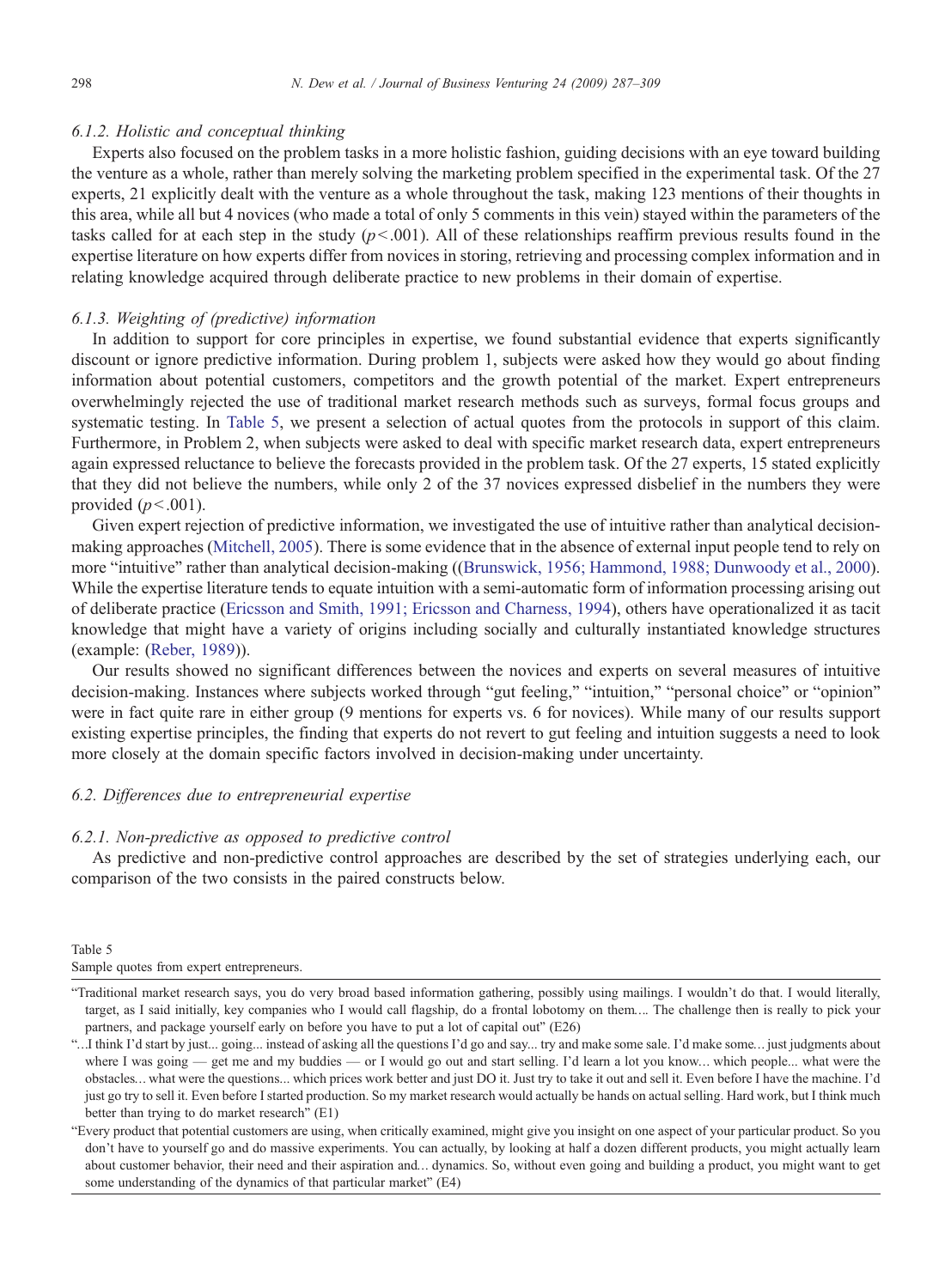#### 6.2.2. Means-driven as opposed to goal-driven action

As expected, expert entrepreneurs were significantly more likely to draw on their means of personal experience  $(p<.001)$  in their decision-making. There was not sufficient data from this instrument to analyze whether experts were also likely to employ the other two types of means they might have at their disposal, those of network (whom I know), and resources (who I am).

### 6.2.3. Affordable loss as opposed to expected return

To examine whether there is a quantifiable difference between experts and novices in how they evaluate an opportunity, we counted how often each subject asked about how much money was available to the venture and how often they considered an option in light of what it would cost. Overwhelmingly, experts were more likely to talk about costs and making the most of limited resources available than novices. Of the 27 experts, 24 explicitly worried about it, making 108 mentions of their concern, while only 16 of the 37 novices made a total of 27 mentions. In addition to their significantly lower concern for project affordability  $(p<.001)$ , novices also demonstrated a higher propensity to choose multiple market segments ( $p=0.019$ ), an approach we link to chasing the largest expected return. Taken together, these findings suggest that expertise makes a genuine difference in shaping the way individuals assess risks and opportunities.

#### 6.2.4. Partnerships as opposed to competitive analysis

The preferred method of building the new venture for expert entrepreneurs consisted in stitching together a network of partnerships. Significantly more experts focused on partnerships than novices did ( $p=0.01$ ), with 55% of experts mentioning 21 partnership opportunities, while 10% of novices mentioned only a total of 5 partnerships. This finding was underscored when we focused on how the subjects planned to sell to the segments they chose. We counted the number of mentions subjects made about personally going out to sell to customers. Although expert entrepreneurs did not significantly differ from novices ( $p = .755$ ) in whether they selected direct sales or not, experts that did select direct sales were much more likely to prefer selling personally than the novices that selected direct sales, who instead preferred to recruit a salesforce  $(p=.024)$ . All 8 novices who selected direct sales also decided to use a recruited sales force, whereas 3 of the 6 experts who selected direct sales, specified that they would do it themselves rather than recruit a sales force. Of the remaining three, two did not specifically mention whether they would use a recruited sales force or not and only one planned to recruit a sales force. We take the emphasis on personal sales on the part of experts to signify a strategy of building integrative relationships with customers, further supporting the experts' predisposition to partnerships.

# 6.2.5. Leveraging as opposed to avoiding contingencies

In the interest of keeping the experiment constrained to a reasonable session time for our participants, our instrument design did not incorporate any unexpected event. Consequently, we were not able to measure whether our participants attempted to leverage or avoid contingences. We highlight this area as offering strong potential for future research.

#### 6.2.6. Result summary: experts and novices differ in framing

After confirming that the two groups, experts and novices, differed in several elements related to entrepreneurial expertise, we combined all the significantly different items mentioned above (see details in [Tables 3 and 4\)](#page-10-0) to create a "framing score" for each subject as follows: For each variable the subject received a 1 if their response was associated with the overall expert response on that item (0 otherwise). For example, expertise was significantly associated with disbelief in the data; each subject who expressed disbelief in the data received a 1, the rest received 0 s. These items fit together well, with a Cronbach's alpha score of .694. When viewed graphically, as in [Fig. 1,](#page-13-0) the subjects fall into two separable populations characterized by significantly different means  $(p<.001)$  and standard deviations that were not significantly different  $(p=.210)$ . Overall, the framing scores and their distribution demonstrate consistency in each respondent's framing approach across the entire problem set, providing a useful overall measure of responses.

#### 6.3. Limitations

In interpreting the results above, it is necessary to keep in mind limitations of the design. We already discussed in some length the use of MBA students as the comparison group. To that, we would like to add a few more concerns. First, the students were significantly younger than the expert entrepreneurs in the study (similar to the [Mitchell et al.,](#page-21-0)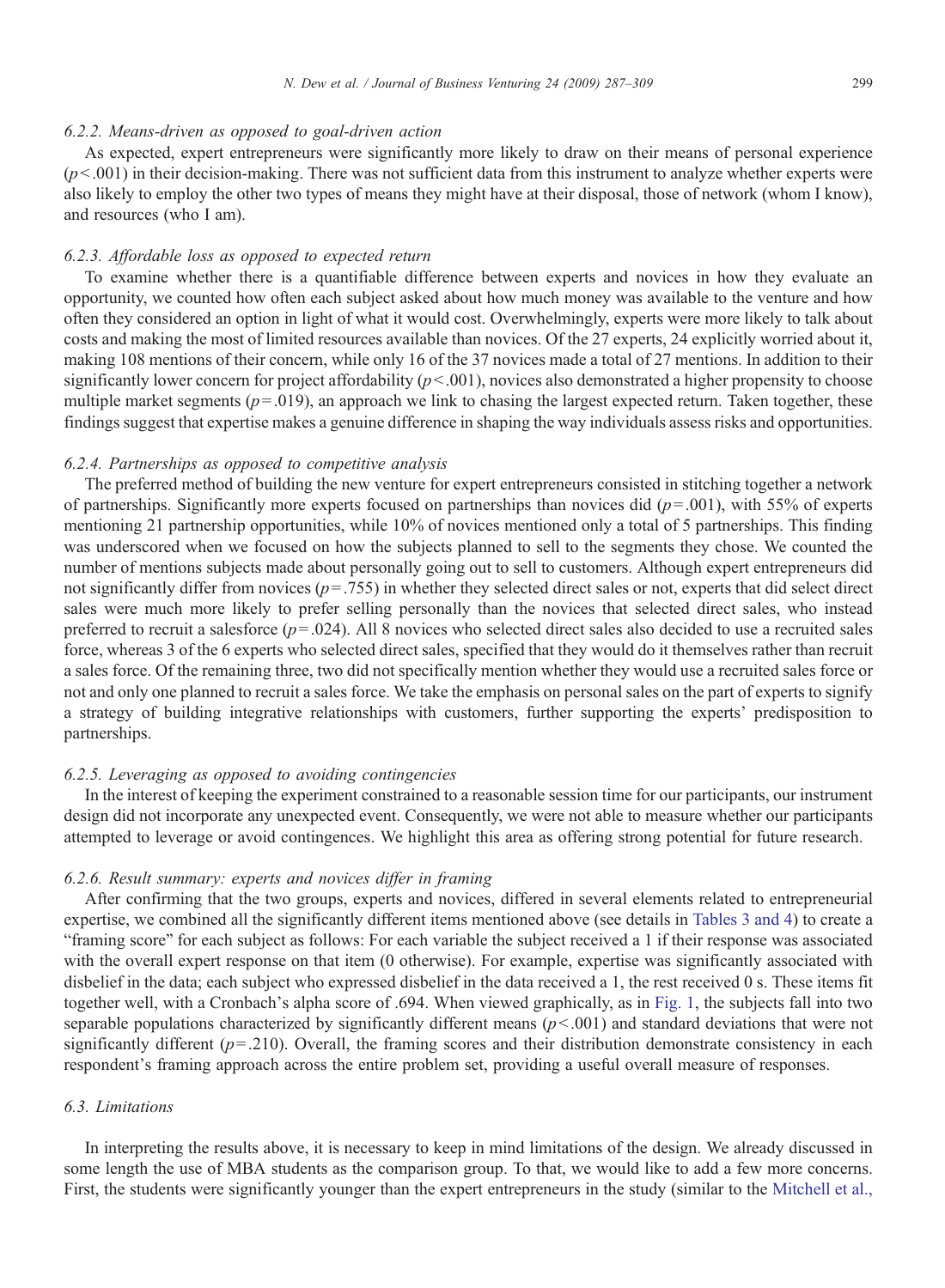<span id="page-13-0"></span>

Fig. 1. Group differences.

[2000; Baron and Ensley, 2006](#page-21-0) studies). This is neither surprising nor easy to avoid considering the long period of deliberate practice required to attain levels of expert performance ([Baron and Ensley, 2006](#page-19-0) make a similar point about their study). Given the rule-of-thumb in operationalizing the very definition of expertise in subject selection, we would have to expect a minimum difference of ten years between the two groups. All the same, we acknowledge that we cannot entirely rule out age differences as a confounding explanatory factor in the study.

Second, though not small by comparison to many studies in the expertise literature, the samples used in this study are small by the standards of many entrepreneurship studies. In fact, one of the most important collections of (six) expertise studies reported in [Zsambok and Klein \(1996\)](#page-22-0) consists in a median of only 20.5 participants, experts and otherwise. Whereas there is a practical reason for small samples in this stream of literature due to the difficulties in securing a sample of expert entrepreneurs, and the time-consuming nature of data collection and coding using the think aloud protocol method, it is the method itself that provides the remedy. The unit of analysis for protocol studies is the semantic chunk and not the subject. Each subject therefore provides a large number of analyzable units of data rich enough to make comparisons of decent statistical power. All the same, even when we believe that the sample sizes used in this study are adequate for its purposes and in line with its disciplinary traditions, we explicitly acknowledge the fact that external validity would be vastly improved with larger subject pools (as noted by [\(McMullen and Shepherd, 2006\)](#page-21-0).

Taking the above limitations into explicit account here, we believe we should use caution in interpreting these results to mean that we have established the existence and content of entrepreneurial expertise merely because the MBA students did not use the same logical frame and heuristics as the expert entrepreneurs. The strength of claims about any relationship between effectual logic and entrepreneurial expertise has to come from the fact that we carefully selected *experts* and gave them decision tasks precisely within their domain of expertise. This strength is moderated by the *assumption* that the logical frame they used was acquired through their experience as entrepreneurs since we do not directly test this assumption. Our study is subject to the same limitation as a variety of studies that use naïve or nonexpert groups in comparison with experts such as those defended by [\(Chi, 2006a,b](#page-20-0)).

The interesting issue, however, is the *difference* between the expert approach and that of the MBA students. Why are these two groups different? The standard argument would be that the MBA students have virtually no experience in entrepreneurship and therefore the differences are due to differences in entrepreneurial experience. But obviously, this claim would bring into the forefront the weakness of not using "true" novices as opposed to MBA students. And surely, a series of studies using entrepreneurs with different levels of experience would be necessary to make a strong claim in this regard. Yet there is a peculiar advantage to the fact that the comparison group consists of MBA students, especially in light of the *strength* of the differences in the contrasting results we obtained above. Fig. 1 can only be described as stark and striking in its contrast. Clearly such a strong difference could not simply be attributed to lack of entrepreneurial experience. It has to be related to the one fact that unifies this group — namely the very fact that they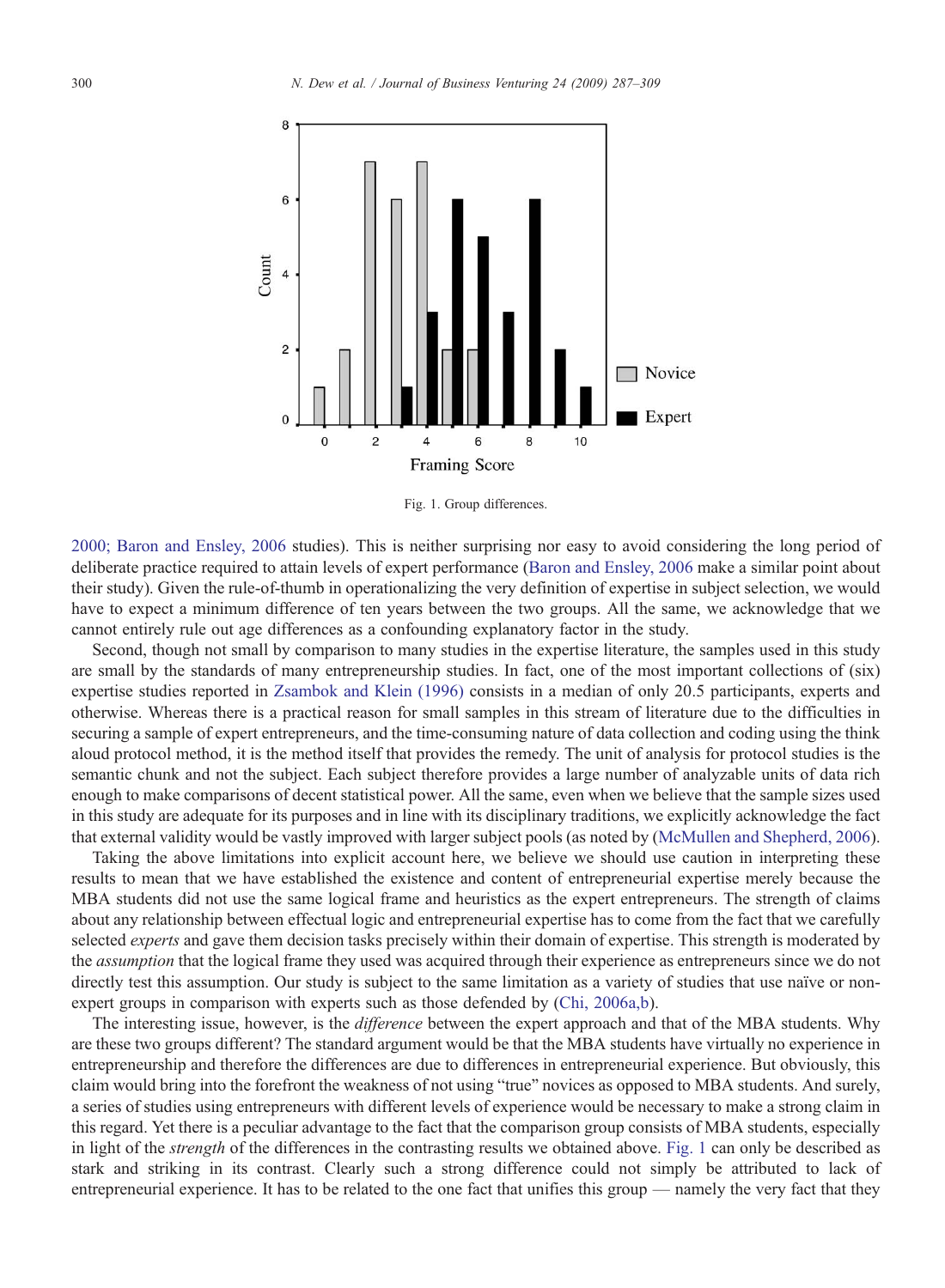<span id="page-14-0"></span>are all MBA students. What is it about MBA students that leads them to choose a frame in stark contrast to expert entrepreneurs? Our conjecture in this regard is that it is their experience in the MBA program, i.e. the knowledge structures they have acquired through their education in courses within the MBA curriculum.

In evaluating the contribution of this finding, we need to ask ourselves whether this conjecture is already well known in the literature? Both anecdotal wisdom and the popular literature on entrepreneurship have claimed that the MBA program does not do a good job of educating entrepreneurs. But this claim has neither been systematically investigated nor have outlines of what might be missing been rigorously conceptualized. [Lazear's \(2004\)](#page-21-0) work, although limited to certain areas of the new venture population, is a notable exception that argues based on empirical evidence for business as opposed to *technical* innovation as the key content for entrepreneurship curricula. Other works that speak to the content of entrepreneurship courses include empirical examinations of the efficacy of business planning. Two recent studies ([\(Delmar and Shane, 2003; Honig and Karlsson, 2004](#page-20-0)) argue in opposite directions in this regard and therefore the question awaits further investigations. The results from the current study suggest at least that the claim about the inadequacy of MBA curricula in educating entrepreneurs might be worth taking seriously as a topic for entrepreneurship research.

#### 7. Discussion

Table 6

To assist researchers in interpreting and integrating the results of this study with the work of [Baron and Ensley](#page-19-0) [\(2006\)](#page-19-0) and [Mitchell et al. \(2000\)](#page-21-0), we have summarized the key features of these studies in Table 6.

This table may help highlight some of the differences in expert entrepreneurial cognitions reported here as well as some commonalities. The reason for the differences arises from the fact that even though studies of experience and expertise ultimately share a common research tradition, the literature has evolved into several different branches with their respective approaches, definitions, methods and interpretations. Readers will notice that the present study strongly reflects the traditions of [Ericsson and Simon \(1993\)](#page-20-0). [Mitchell et al. \(2000\) Leddo and Abelson \(1986\)](#page-21-0) as their foundation; Baron and Ensley draw substantially upon prototype theory inspired by [Hahn and Chatter \(1997\)](#page-20-0) and [Whittlesea \(1997\)](#page-22-0).

In spite of differences, these studies share a common root in research that examines the relationship between experience/ expertise and cognition, a literature that the current paper aspires to join with. In their study, Baron and Ensley compared the business opportunity prototypes of novice and repeat entrepreneurs, finding that the prototypes of more experience entrepreneurs were both more sophisticated and more pragmatic than novices ([\(Baron and Ensley, 2006](#page-19-0)). The studies by [Mitchell et al. \(2002\)](#page-21-0) used the script-cue approach and found that entrepreneurs and non-entrepreneurs differed in their ability to recognize appropriate cognitive script cues. Looking at our study in light of its predecessors, particular themes are evident. One important commonality that potentially has broad implications for research in entrepreneurship concerns risktaking behavior. Baron and Ensley noted that the cognitive frameworks used by experienced entrepreneurs "tended to focus on factors pertaining to financial success, rejecting ideas for new products or services that did not appear to offer

| Tavit v<br>Comparison of studies. |                                                                            |                                                                                                                                     |                                                                                     |
|-----------------------------------|----------------------------------------------------------------------------|-------------------------------------------------------------------------------------------------------------------------------------|-------------------------------------------------------------------------------------|
|                                   | Mitchell et al. (2000)                                                     | Baron and Ensley (2006)                                                                                                             | Present study                                                                       |
| Definition of<br>expertise        | Possession of appropriate cognitive N/A<br>scripts                         |                                                                                                                                     | Someone who has attained reliably<br>superior performance in a particular<br>domain |
|                                   |                                                                            | Operationalization Start >1 venture in existence >2 years; Number of ventures started $(2.6 \text{ mean})$ ; IPO at least 1 venture |                                                                                     |
|                                   |                                                                            | Years of business experience (6.5 mean) Years of entrepreneurial experience (>4.8 Number of ventures started (7.3 mean)             |                                                                                     |
|                                   |                                                                            | mean)                                                                                                                               | Years of entrepreneurial experience                                                 |
|                                   |                                                                            |                                                                                                                                     | $(21.6 \text{ mean})$                                                               |
| Method                            | Script-cue approach                                                        | Retrospective interview                                                                                                             | Concurrent think-aloud solving a<br>representative task                             |
| Instrument                        | Questionnaire of paired mastery and<br>distracter cues and cultural values | 4 open-ended questions about opportunities<br>pursued and rejected                                                                  | Commercialization of an imaginary<br>product                                        |
| Analytical                        | Exploratory ANOVA, MANOVA and                                              | Computerized content analysis                                                                                                       | Content analysis using coding scheme                                                |
| techniques                        | regression analyses                                                        | Coding, rating and counting by blind panel                                                                                          | Multiple coders (blind coder/test inter-<br>rater reliability)                      |
|                                   |                                                                            | Regression analysis                                                                                                                 | Exploratory ANOVA analysis                                                          |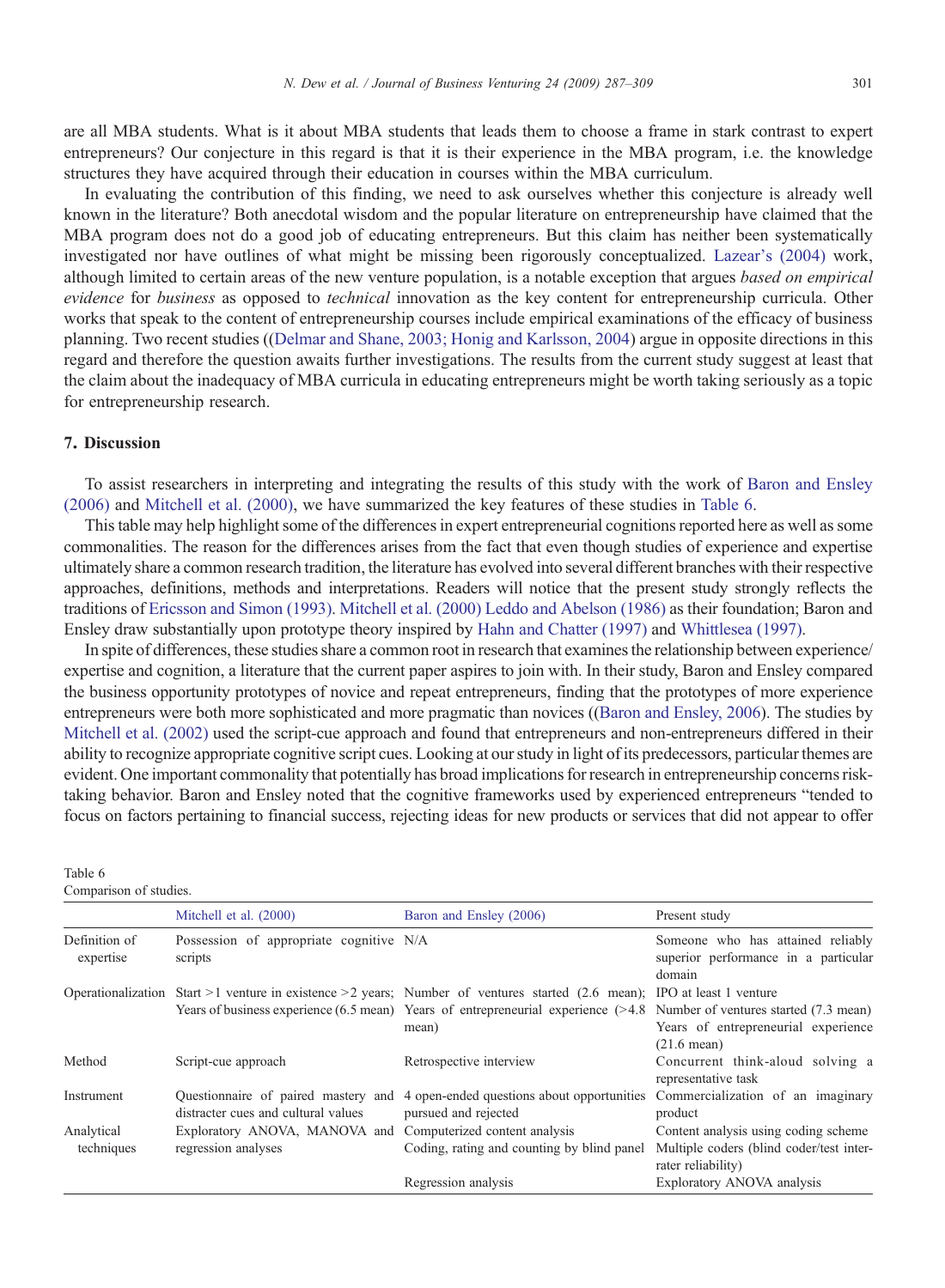manageable risk, the capacity to generate positive cash flow, and so on." (2006). In our study, we found results congruent with this, in that experts were significantly more likely to emphasize affordable loss rather than expected returns, which may reduce the uncertainty of venturing. These results cumulate with Mitchell et al.'s conclusions that expert entrepreneurial cognitions may reduce perceived risk and that researchers might therefore consider that, "risk-taking behaviors may in reality be a manifestation of particular scripts." (2000). This cumulative evidence speaks to the ongoing debate in psychology on the risk-propensity of entrepreneurs. Note for example two recent meta-analytical studies that point in contrasting directions on this debate [\(Miner and Raju, 2004; Stewart and Roth, 2004](#page-21-0)).

Another important literature we hope the cumulation of the three studies on entrepreneurial expertise speak to is the one on behavioral decision-making. In this paper, we have found evidence that entrepreneurial expertise is related to a set of factors that frame decisions differently than novices or marketing textbooks do. There is some evidence that framing alters the problem space itself ([Dunegan, 1993](#page-20-0)), i.e. that not only do individuals perceive different solutions to the same problem under different frames, they also perceive different problems and hence entirely different sets of alternatives or possible courses of action. In particular, all three studies listed in [Table 6](#page-14-0) found that expert entrepreneurs are focused on limiting the downside. Our study has also pointed to other factors such as stitching together partnerships to build the venture as a whole as opposed to predicting and pursuing forecasted upsides without regard to means at hand. This raises interesting theoretical possibilities for delineating decisions under uncertainty based on people's beliefs about the predictability and controllability of the future [\(Wiltbank et al., 2006](#page-22-0)). Traditionally, the literature on decisionmaking under uncertainty has focused on better prediction as the primary way to achieve control over future outcomes. Hence the emphasis on "correct" processing of probability estimates, for example ([Bar-Hillel, 1980\)](#page-19-0). However, as [Kahneman and Lovallo \(1993\)](#page-21-0) and others have repeatedly shown, human beings are not good at probabilistic reasoning. Gigerenzer and his collaborators ([Gigerenzer and Goldstein, 1996; Gigerenzer and Edwards, 2003\)](#page-20-0) have proposed and tested one reason for this as resulting from the format in which information is presented — i.e. frequencies versus point estimates, the former being adaptive (in an evolutionary biological sense) and hence ecologically rational [\(Gigerenzer,](#page-20-0) [2000](#page-20-0)). The results in the current study provide another reason — particularly in contexts where human action is the dominant driver of outcomes — to think that it might be ecologically rational for entrepreneurs to limit their dependence on prediction, and instead favor forms of non-predictive control. We think that valuable synergies await future scholarship that seeks to connect notions of ecological rationality with entrepreneurial cognition.

Third, this paper is also related to the economics of entrepreneurship. The results of all three studies involving entrepreneurial expertise contain the seeds of an argument against the prevalent economists' contention that entrepreneurial performance is predominately due to luck [\(Denrell, 2004\)](#page-20-0). The existence of a cognitive basis for domain-specific expertise, particularly one that can be contrasted with the logical drivers of novice decision-making, suggests strongly that entrepreneurial success may at least partly be a product of skill and not luck alone [\(Gompers et al.,](#page-20-0) [2006\)](#page-20-0). However, economic theory suggests that it is difficult and costly to observe and evaluate entrepreneurial ability [\(Amit et al., 1990](#page-19-0)). To the extent that the cumulative evidence from entrepreneurial expertise research enables lower cost evaluation of entrepreneurial skill levels, direct evaluation may substitute the indirect inferences stakeholders otherwise have to draw based on indirect data about the skills and abilities of individuals they are contemplating committing to [\(Mitchell et al., 2004a,b\)](#page-21-0).

Finally, we wonder about the extent to which the deliberate practice concept applies to the domain of entrepreneurship. In this paper, we embraced Ericsson's position that deliberate practice is a key mechanism in the development of entrepreneurial expertise. It may be interesting to empirically examine which particular recurring tasks that entrepreneurs face in the course of developing their ventures that may constitute useful avenues to competence improvement. On balance, we suspect that the incentive to invest in competence improvement is fairly obvious to individuals who consider themselves career entrepreneurs, and is more plausible than the alternative claim that serial entrepreneurs do not practice (in the current venture) at becoming a better entrepreneur (for the next venture). Therefore, one task that awaits future research is collecting a body of longitudinal data about the everyday behavior of entrepreneurs, which explicitly helps us answer the question: how do entrepreneurs acquire expertise? Several methodologies are suggested for such investigations in Part IVof [Ericsson](#page-20-0) [et al. \(2006\)](#page-20-0): historiometric methods by [Simonton \(2006\);](#page-22-0) laboratory methods by [Proctor and Vu \(2006\)](#page-21-0); retrospective interview methods by [Sosniak \(2006\)](#page-22-0) and dairying/time analysis by [Deakin et al. \(2006\)](#page-20-0). Research using these methods might show us to what extent there are certain focused, critical activities that entrepreneurs engage in repeatedly. The expectation would be that they become very practiced at, for example, "pitching" their venture idea to potential stakeholders and negotiating details of means and ends shaping the new venture, business plan writing, evaluating commercialization opportunities, and the continual seeking, parsing, accepting and rejecting of feedback and advice from a variety of sources.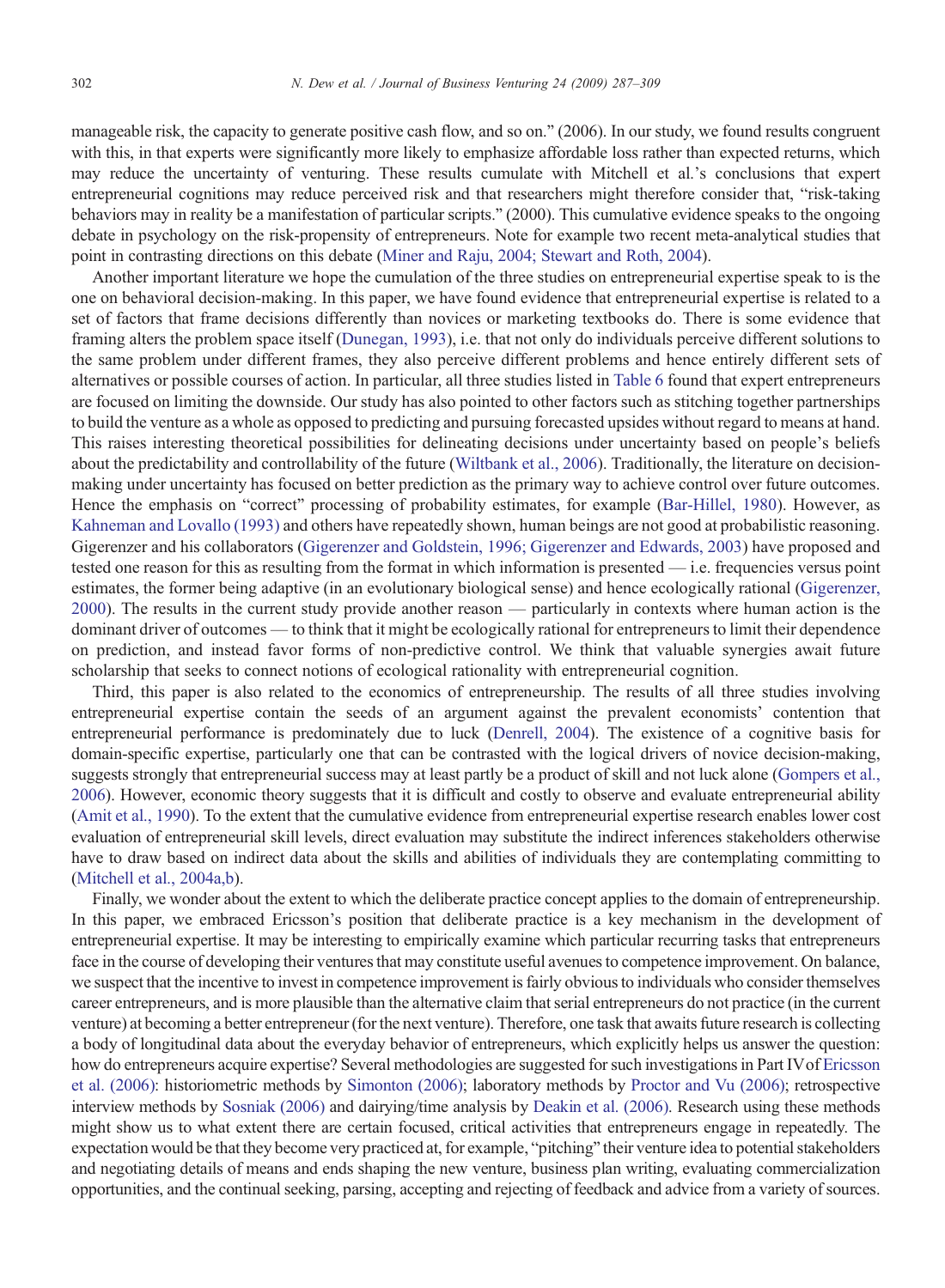# 8. Conclusion

In this paper, we set out to investigate differences in logical framing between a group of expert entrepreneurs and a comparison group of novices. Expected differences were drawn both from theorizing in entrepreneurship research and empirical findings in the broader literature on cognitive expertise. Results showed stark differences that have implications for training potential entrepreneurs as well as for future research that builds upon the growing body of work in entrepreneurial cognition.

The starkness and strength of the results, however, suggests an intriguing new answer to the seminal question that Thaler proposed in quotation we cited at the beginning of this paper, namely "How do people create the frames that so influence their choices?" Cumulating the results of the current study with previous ones both from the expertise literature in general and entrepreneurial expertise in particular positions expertise as a compelling answer to this question. But it might very well turn out to be that focused professional education of the sort that MBA programs provide is another. If so, we need to be moving beyond the conventional question of "What should we be teaching potential entrepreneurs?" to the more cautionary one of "What should we not be teaching potential entrepreneurs?" For as a wise saying from Asia goes — it is far more difficult to unlearn something than to learn it — a thesis that in itself awaits examination by cognitive scientists.

#### Appendix A. Research instrument

# Introduction

In the following experiment, you will solve two decision problems. These problems arise in the context of building a new company for an imaginary product. A detailed description of the product follows this introduction.

Although the product is imaginary, it is technically feasible and financially viable. The data for the problems have been obtained through realistic market research — the kind of market research used in developing a real world business plan.

Before you start on the product description and the problems, I do need one act of creative imagination on your part. I request you to put yourself in the role of the an entrepreneur building a company — i.e., you have a little money of your own to start this company, and whatever experience you have to date.

Throughout the experiment you should talk aloud the thoughts you are having. Please start by reading aloud the following instructions.

# Description of the product

You have created a computer game of entrepreneurship. You believe you can combine this game with some educational material and profiles of successful entrepreneurs to make an excellent teaching tool for entrepreneurship. Your inspiration for the product came from several reports in the newspapers and magazines about increasing demand for entrepreneurship education; and the fact that a curriculum involving entrepreneurship even at the junior high or high school level induces students to learn not only business-related topics but math and science and communication skills as well.

The game part of the product consists of a simulated environment for starting and running a company. There are separate sub-simulations of markets, competitors, regulators, macroeconomic factors and a random factor for "luck". The game has a sophisticated multi-media interface — for example, a 3D office where phones ring with messages from the market, a TV that will provide macroeconomic information when switched on, and simulated managerial staff with whom the player (CEO) can consult in making decisions. At the beginning of the game, the player can choose from a variety of businesses the type of business he/she wants to start (For example: manufacturing, personal services, software etc.) and has to make decisions such as which market segment to sell to, how many people to hire, what type of financing to go for, etc. During the game, the player has to make production decisions such as how much to produce, whether to build new warehouses or negotiate with trucking companies, etc.; marketing decisions such as which channels of distribution to use, which media to advertise in and so on; management decisions involving hiring, training, promoting and firing of employees, and so on. There is an accounting subroutine that tracks and computes the implications of the various decisions for the bottom line. The simulation's responses to the player's decisions permit a range of possible final outcomes — from bankruptcy to a "hockey stick".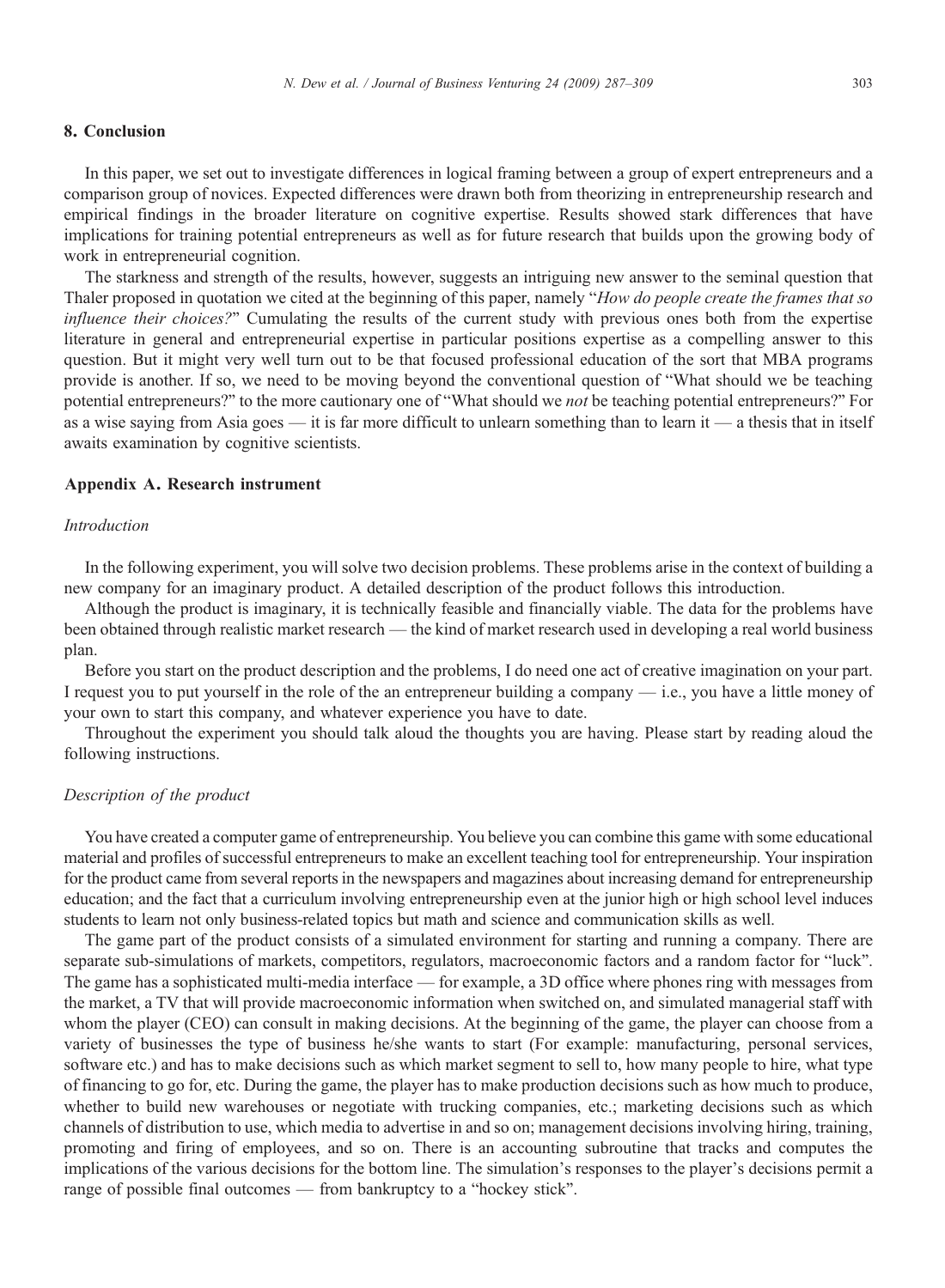You have taken all possible precautions regarding intellectual property. The name of your company is *Entrepre*neurship, Inc. The name of the product is Venturing.

# Problem 1: Identifying the market

Before we look at some market research data, please answer the following questions — one at a time: (Please continue thinking aloud as you arrive at your decisions)

- 1. Who could be your potential customers for this product?
- 2. Who could be your potential competitors for this product?
- 3. What information would you seek about potential customers and competitors list questions you would want answered.
- 4. How will you find out this information what kind of market research would you do?
- 5. What do you think are the growth possibilities for this company?

#### Problem 2: Defining the market

In this problem you have to make some marketing decisions. Based on *secondary market research* (published sources, etc.), you estimate that there are three major segments who are interested in the product:

| Segment                                                                                             | Estimated total size     |
|-----------------------------------------------------------------------------------------------------|--------------------------|
| Young adults between the ages of 15 and 25<br>Adults over 25 who are curious about entrepreneurship | 20 million<br>30 million |
| Educators                                                                                           | 200,000 institutions     |

The estimated dollar value of the instructional technology market is \$1.7 billion. The estimated dollar value of the interactive simulation game market is \$800 million. Both are expected to grow at a minimum rate of 20% p.a. for the next 5 years.

The following are the results of the primary (direct) market research that you have completed

Survey #1 — Internet users were allowed to download a scaled down version (game stops after 15 min of playing) of the prototype and were asked to fill out a questionnaire

You get 600 hits per day. 300 actually download the product. You have 500 filled out questionnaires.

| Willing to pay $(S)$ | Young adults $(\% )$ | Adults $(\% )$ | Educators $(\% )$ |
|----------------------|----------------------|----------------|-------------------|
| $50 - 100$           | 45                   | 26             | 52                |
| $100 - 150$          | 32                   | 38             | 30                |
| $150 - 200$          | 15                   | 22             | 16                |
| $200 - 250$          |                      |                |                   |
| $250 - 300$          |                      |                |                   |
| Total                | 100                  | 100            | 100               |

Survey #2: The prototype was demonstrated at 2 Barnes & Noble and 3 Borders Bookstores

| Willing to pay (\$) | Young adults $(\% )$ | Adults $(\%)$ | Educators $(\% )$ |
|---------------------|----------------------|---------------|-------------------|
| $50 - 100$          | 51                   | 21            | 65                |
| $100 - 150$         | 42                   | 49            | 18                |
| $150 - 200$         |                      | 19            | 10                |
| $200 - 250$         |                      |               |                   |
| $250 - 300$         |                      |               |                   |
| Total               | 100                  | 100           | 100               |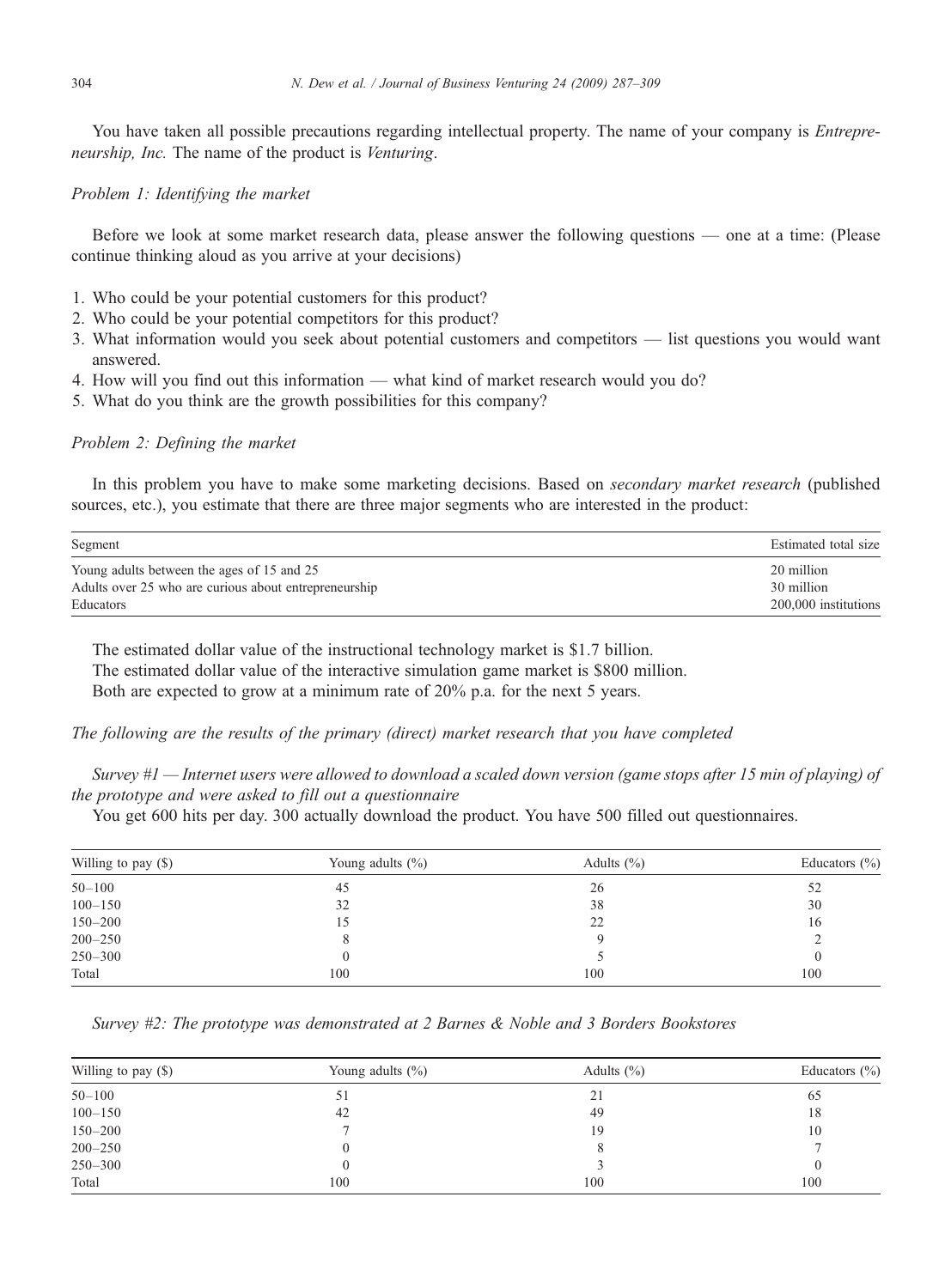# Survey #3:Focus Group of educators (high school and community college teachers and administrators)

The educators who participated in the focus group find the product exciting and useful — but want several additions and modifications made before they would be willing to pay a price of over \$150 for it. As it is, they would be willing to pay \$50–80 and would demand a discount on that for site licenses or bulk orders.

Both at the bookstore demo and the focus group, participants are very positive and enthusiastic about the product. They provide you good feedback on specific features and also extend suggestions for improvement. But the educators are particularly keen on going beyond the "game" aspect; they make it clear that much more development and support would be required in trying to market the product to them. They also indicate that there are non-profit foundations and other funding sources interested in entrepreneurship that might be willing to promote the product and fund its purchase by educational institutions.

Based on your market research, you arrive at the following cost estimates for marketing your product.

| Internet                  | $$20,000$ upfront + \$500 per month thereafter                         |
|---------------------------|------------------------------------------------------------------------|
| Retailers                 | \$500,000 to 1 M upfront and support services and follow-up thereafter |
| Mail order catalogs       | Relatively cheap — but ads and demos could cost $$50,000$ upfront      |
| Direct selling to schools | Involves recruiting and training sales representatives except locally  |

# Competition

None of the following four possible competitors combine a simulation game with substantial education materials you are unique in this respect.

| Company                    | Product            | Description                      | Price per unit | Sales $(S)$ |
|----------------------------|--------------------|----------------------------------|----------------|-------------|
| Maxis                      | Sim City           | Urban planning simulation        | 29.95          | 30 M        |
| Microprose                 | Civilization       | Civilization building simulation | 50.00          | 20 M        |
| Sierra On-Line             | Caesar             | City building simulation         | 59.95          | 18 M        |
| <b>Future Endeavors</b>    | Scholastic Treetop | CD-ROMs of Scholastic Books      | n/a            | 1 M         |
| (New Co. $\leq 1$ yr. old) |                    |                                  |                |             |

The game companies are making a net return of 25% on sales.

At this point, please take your time and make the following decisions: (please continue thinking aloud as you arrive at your decisions)

- 1. Which market segment/segments will you sell your product to?
- 2. How will you price your product?
- 3. How will you sell to your selected market segment/segments?

#### Appendix B. Coding scheme

- 1. Overall
	- 1a. Total number of WORDS of text for each subject:
	- 1b. Did this person believe the numbers? Enter Yes or No
	- 1c. Did this person mention any of the following? Enter yes or no and the count of their mentions

| Gut feeling                | Intuition     |
|----------------------------|---------------|
| My personal choice         | In my opinion |
| Total "gut feeling" count: |               |

- 1d. Did this person worry about how much money he or she has and what the costs of executing his or her marketing decisions will be? Enter yes or no
- 1e. If yes, count how many times they mentioned their concern: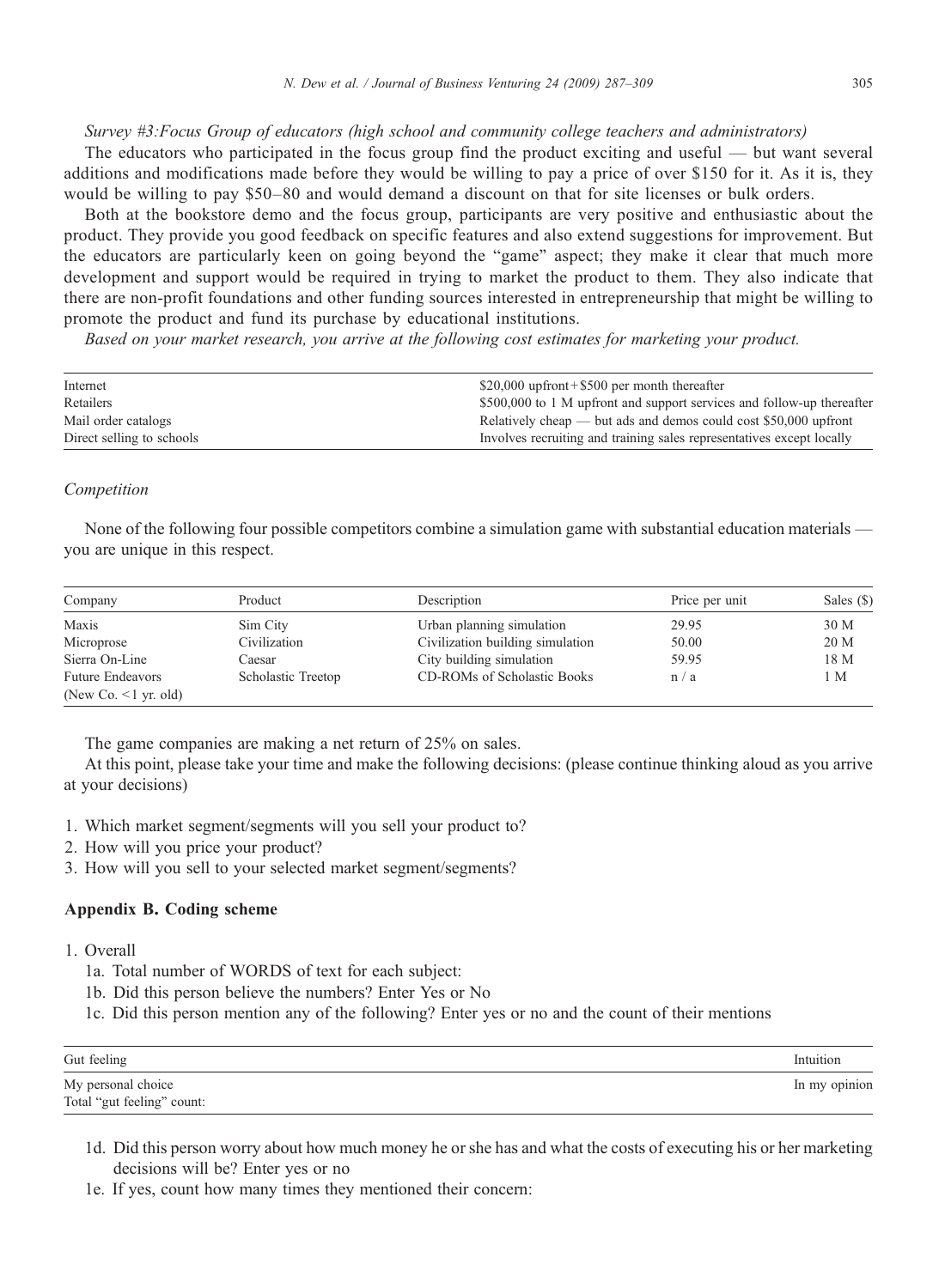- <span id="page-19-0"></span>1f. Did this person go beyond making marketing decisions to talk about building the business as a whole? Enter yes or no
- 1g. If yes, count how many times they mentioned each of the following:

What it would take to put a sales force together: Issues related to the long term: Theorizing about entrepreneurial decisions/actions: Insights from previous experience: Insights from case studies/classes:

2. Partnerships/affiliations/relationships

2a. Did this person visualize partnering or building a relationship with someone? Enter yes or no

- 2b. If yes, count number of partnerships they visualized:
- 3. Segment decision
	- 3a. Did this person actually decide on one or more segments? Enter yes or no
	- 3b. Did this person decide to sell to all three segments? Enter yes or no
	- 3c. If this person chose more than one segment, was it simultaneous or prioritized? Enter S or P
- 4. Number of new markets
	- 4a. Who could be your potential customers for this product?
	- 4b. What do you think the growth opportunities are for this company?
	- 4c. Did this person visualize new segments other than the ones suggested? Enter yes or no
	- 4d. If yes, list the new segments:
- 5. Channel decision
	- 5a. Check off channels they used:

Internet Retail Mail order catalog Direct sales

5b. Direct sales:

I will personally contact:

# I will recruit salespeople:

# References

- Amit, R., Glosten, L., Muller, E., 1990. Entrepreneurial ability, venture investments, and risk sharing. Management Science 36 (10), 1232–1245. Anderson, J.R., 1981. Cognitive Skills and Their Acquisition. Lawrence Erlbaum Associates.
- Andersson, P., 2004. Does experience matter in lending? A process-tracing study on experienced loan officers' and novices' decision behavior. Journal of Economic Psychology 25 (4), 471–492.
- Bar-Hillel, M., 1980. The base-rate fallacy in probability judgements. Acta Psychologica 44 (3), 211–233.
- Baron, R., Henry, R., 2006. The role of expert performance in entrepreneurship: how entrepreneurs acquire the capacity to excel. Babson Conference Proceedings.
- Baron, R.A., Ensley, M.D., 2006. Opportunity recognition as the detection of meaningful patterns: evidence from comparisons of novice and experienced entrepreneurs. Management Science 52 (9), 1331–1344.
- Bedard, J., Chi, M.T.H., 1992. Expertise. Current Directions in Psychological Science 1 (4), 135–139.
- Besnard, D., Bastien-Toniazzo, M., 1999. Expert error in trouble-shooting: an exploratory study in electronics. International Journal of Human– Computer Studies 50, 391–405.
- Bettman, J.R., Sujan, M., 1987. Effects of framing on evaluation of comparable and noncomparable alternatives by expert and novice consumers. The Journal of Consumer Research 14 (2), 141–154.
- Boden, R.J., Nucci, A.R., 2000. On the survival prospects of men's and women's new business ventures. Journal of Business Venturing 15 (4), 347–362. Brunswick, E., 1956. Perception and the representative design of psychological experiments. University of California Press, Berkeley, CA.
- Buchanan, B.G., Davis, R., Feigenbaum, E.A., 2006. Expert systems: a perspective from computer science. In: Ericsson, K.A., Charness, N., Feltovich, P. J., Hoffman, R.R. (Eds.), The Cambridge handbook of expertise and expert performance. Cambridge University Press, Cambridge, U.K., pp. 87–104.
- Camerer, C.F., Johnson, E.J., 1991. The process–performance paradox in expert judgment: how can the experts know so much and predict so badly? In: Ericsson, K.A., Smith, J. (Eds.), Towards a General Theory of Expertise: Prospects and Limits. Cambridge University Press, Cambridge, pp. 195–217.
- Charness, N., 1989. Expertise in chess and bridge. In: Klahr, D., Kotovsky, K. (Eds.), Complex information processing: the impact of Herbert A. Simon. Erlbaum Associates, Hillsdale, NJ. of 459.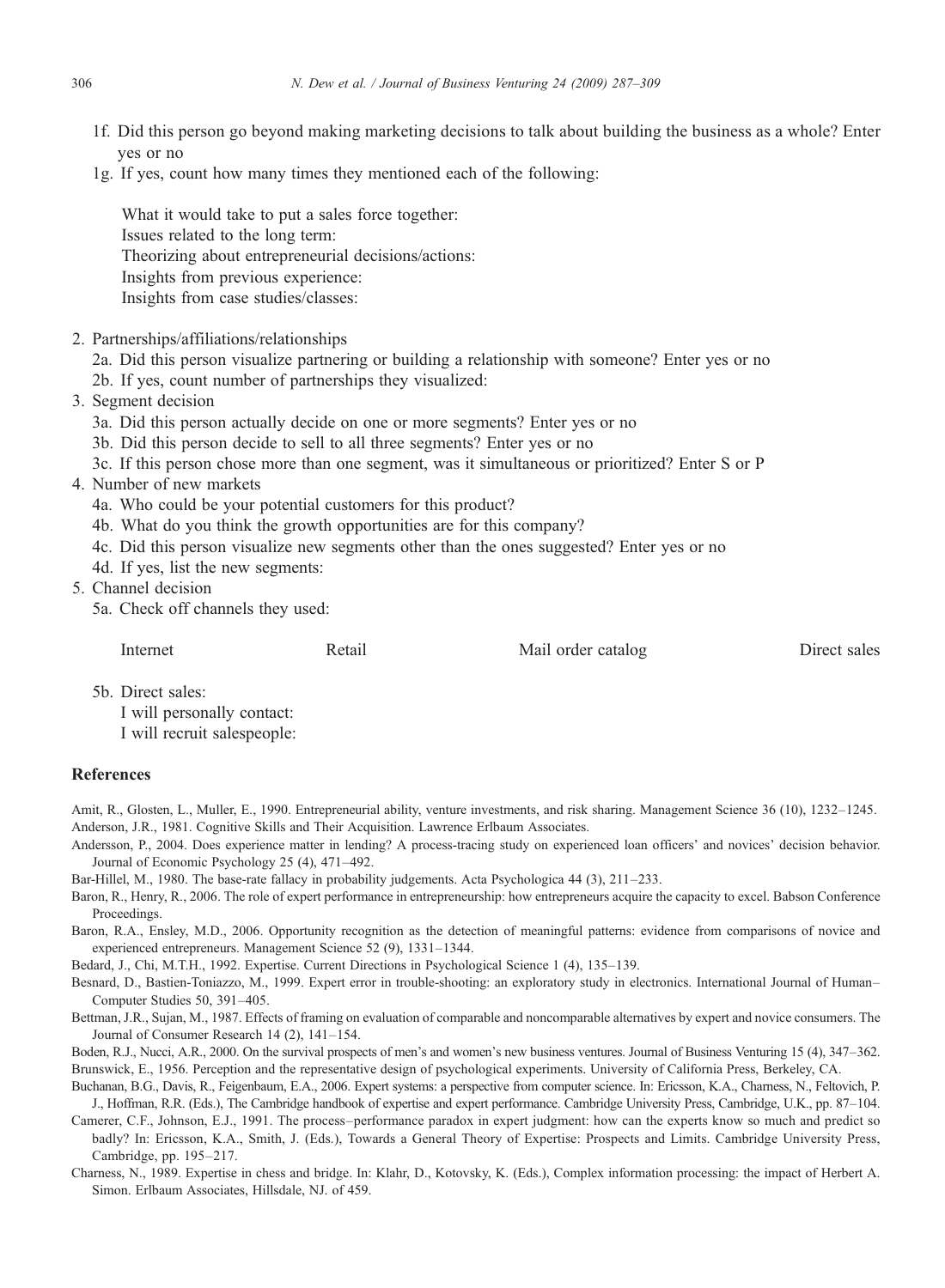- <span id="page-20-0"></span>Chase,W.G.,Simon,H.A.,1973.Themind'seyeinchess.In:Chase,W.G.(Ed.),VisualInformationProcessing.AcademicPress,NewYork,pp.215–281. Chi, M.T.H., 2006a. Laboratory methods for assessing experts' and novices' knowledge. In: Ericsson, K.A., Charness, N., Feltovich, P.J., Hoffman,
- R.R. (Eds.), The Cambridge handbook of expertise and expert performance. Cambridge University Press, Cambridge, U.K., pp. 167–184.
- Chi, M.T.H., 2006b. Two approaches to the study of experts' characteristics. In: Ericsson, K.A., Charness, N., Feltovich, P.J., Hoffman, R.R. (Eds.), The Cambridge handbook of expertise and expert performance. Cambridge University Press, Cambridge, U.K., pp. 21–30.
- Chi, M.T.H., Glaser, R., Rees, E., 1982. Expertise in problem solving. In: Sternberg, R.J. (Ed.), Advances in the Psychology of Human Intelligence. Erlbaum, Hillsdale, NJ.
- Deakin,J.M.,Cote,J.,Harvey,A.S.,2006.Timebudgets,diaries,andanalysesofconcurrentpracticeactivities.In:Ericsson,K.A.,Charness,N.,Feltovich,P.J.,
- Hoffman,R.R.(Eds.),TheCambridgehandbookofexpertiseandexpertperformance.CambridgeUniversityPress,Cambridge,U.K.,pp.303–318.
- Delmar, F., Shane, S., 2003. Does business planning facilitate the development of new ventures? Strategic Management Journal 24 (12), 1165.

Denrell, J., 2004. Random walks and sustained competitive advantage. Management Science 50 (7), 922–934.

- Denrell, J., March, J.G., 2001. Adaptation as information restriction: the hot stove effect. Organization Science 12 (5), 523–538.
- Djakow, I.N., Petrowski, N.W., Rudik, P., 1927. Psychologie des Schachspiels [Psychology of Chess]. de Gruyter, Berlin.
- Doll, J., Mayr, U., 1987. Intelligenz und Schachleistung eine Untersuchung an Schachexperten. [Intelligence and achievement in chess a study of chess masters]. Psychologische Beitrge 29, 270–289.
- Dunegan, K.J., 1993. Framing, cognitive modes, and image theory: toward an understanding of a glass half full. Journal of Applied Psychology 78  $(3)$ , 491–503.
- Dunwoody, P.T., Haarbauer, E., Mahan, R.P., Marino, C., Tang, C.C., 2000. Cognitive adaptation and its consequences: a test of cognitive continuum theory. Journal of Behavioral Decision Making 13 (1), 35–54.
- Elliott, C.S., Hayward, D.M., Canon, S., 1998. Institutional framing: some experimental evidence. Journal of Economic Behavior & Organization 35 (4), 455–464.
- Englebrecht, A.R., 1995. Women and Entrepreneurship: The Role of Self-Efficacy. Salt Lake City, University of Utah. Dissertation.
- Ensley, M.R., 2006. Expertise and situation awareness. In: Ericsson, K.A., Charness, N., Feltovich, P.J., Hoffman, R.R. (Eds.), The Cambridge handbook of expertise and expert performance. Cambridge University Press, Cambridge, U.K., pp. 633–652.
- Ericsson, K.A., 2006a. The influence of experience and deliberate practice on the development of superior expert performance. In: Ericsson, K.A., Charness, N., Feltovich, P.J., Hoffman, R.R. (Eds.), The Cambridge handbook of expertise and expert performance. Cambridge University Press, Cambridge, U.K., pp. 683–704.
- Ericsson, K.A., 2006b. An introduction to the Cambridge handbook of expertise and expert performance. In: Ericsson, K.A., Charness, N., Feltovich, P.J., Hoffman, R.R. (Eds.), The Cambridge handbook of expertise and expert performance. Cambridge University Press, Cambridge, U.K., pp. 3–20.
- Ericsson, K.A., 2006c. Protocol analysis and expert thought: concurrent verbalizations of thinking during experts' performance on representative tasks. In: Ericsson, K.A., Charness, N., Feltovich, P.J., Hoffman, R.R. (Eds.), The Cambridge handbook of expertise and expert performance. Cambridge University Press, Cambridge, U.K., pp. 223–242.
- Ericsson, K.A., Simon, H.A., 1980. Verbal reports as data. Psychological Review 87 (3), 215–251.
- Ericsson, K.A., Smith, J., 1991. Prospects and limits of the empirical study of expertise: an introduction. In: Ericsson, K.A., Smith, J. (Eds.), Toward a general theory of expertise: prospects and limits. Cambridge University Press, Cambridge; New York, p. 344.
- Ericsson, K.A., Simon, H.A., 1993. Protocol Analysis: Verbal Reports as Data. The MIT Press, Cambridge MA.
- Ericsson, K.A., Charness, N., 1994. Expert performance: its structure and acquisition. American Psychologist 49 (8), 725–747.
- Ericsson, K.A., Lehmann, A.C., 1996. Expert and exceptional performance: evidence on maximal adaptations on task constraints. Annual Review of Psychology 47, 273–305.
- Ericsson, K.A., Krampe, R.T., Tesch-Römer, C., 1993. The role of deliberate practice in the acquisition of expert performance. Psychological Review 100 (3), 363–406.
- Ericsson, K.A., Charness, N., Feltovich, P.J., Hoffman, R.R., 2006. The Cambridge handbook of expertise and expert performance. Cambridge University Press, Cambridge, U.K.
- Feltovich, P.J., Prietula, M.J., Ericsson, K.A., 2006. Studies of expertise from psychological perspectives. In: Ericsson, K.A., Charness, N., Feltovich, P.J., Hoffman, R.R. (Eds.), The Cambridge handbook of expertise and expert performance. Cambridge University Press, Cambridge, U.K., pp. 41–68.
- Foley, M., Hart, A., 1992. Expert novice differences and knowledge elicitation. In: Hoffman, AI.R.R. (Ed.), The Psychology of Expertise: Cognitive Research and Empirical. Springer–Verlag, Mahwah NJ, pp. 233–269.
- Gifford, S., 1992. Allocation of entrepreneurial attention. Journal of Economic Behavior & Organization 19 (3), 265–284.
- Gigerenzer, G., 2000. Adaptive Thinking: Rationality in the Real World. Oxford University Press, US.
- Gigerenzer, G., Goldstein, D.G., 1996. Reasoning the fast and frugal way: models of bounded rationality. Psychological Review 103 (4), 650–669.
- Gigerenzer, G., Edwards, A., 2003. Simple tools for understanding risks: from innumeracy to insight. British Medical Journal. 327, 741–744.
- Gitomer, D.H., 1988. Individual differences in technical troubleshooting. Human Performance 1 (2), 111–131.
- Glaser, R., 1996. Changing the agency for learning: acquiring expert performance. In: Ericsson, K.A. (Ed.), The Road to Excellence: The Acquisition of Expert Performance in the Arts and Sciences, Sports, and Games. Erlbaum, Mahwah, NJ, pp. 303–311.
- Gompers, P.A., Kovner, A., Lerner, J., Scharfstein, D.S., 2006. Skill vs. luck in entrepreneurship and venture capital: evidence from serial entrepreneurs. NBER Working Paper number 12592.
- Greeno, J.S., Simon, H.A., 1988. In: Atkinson, R.C. (Ed.), Problem solving and reasoning. Steven's handbook of experimental psychology. Wiley, New York, pp. 589–639.
- Gustafsson, V., 2004. Entrepreneurial decision-making: individual, tasks and cognitions. Jonkoping International Business School. Jonkoping University, Jonkoping, Sweden.
- Hahn, U., Chatter, N., 1997. Concepts and similarity. In: Lamberts, K., Shanks, D. (Eds.), Knowledge Concepts and Categories. MIT Press, Cambridge, MA, pp. 43–92.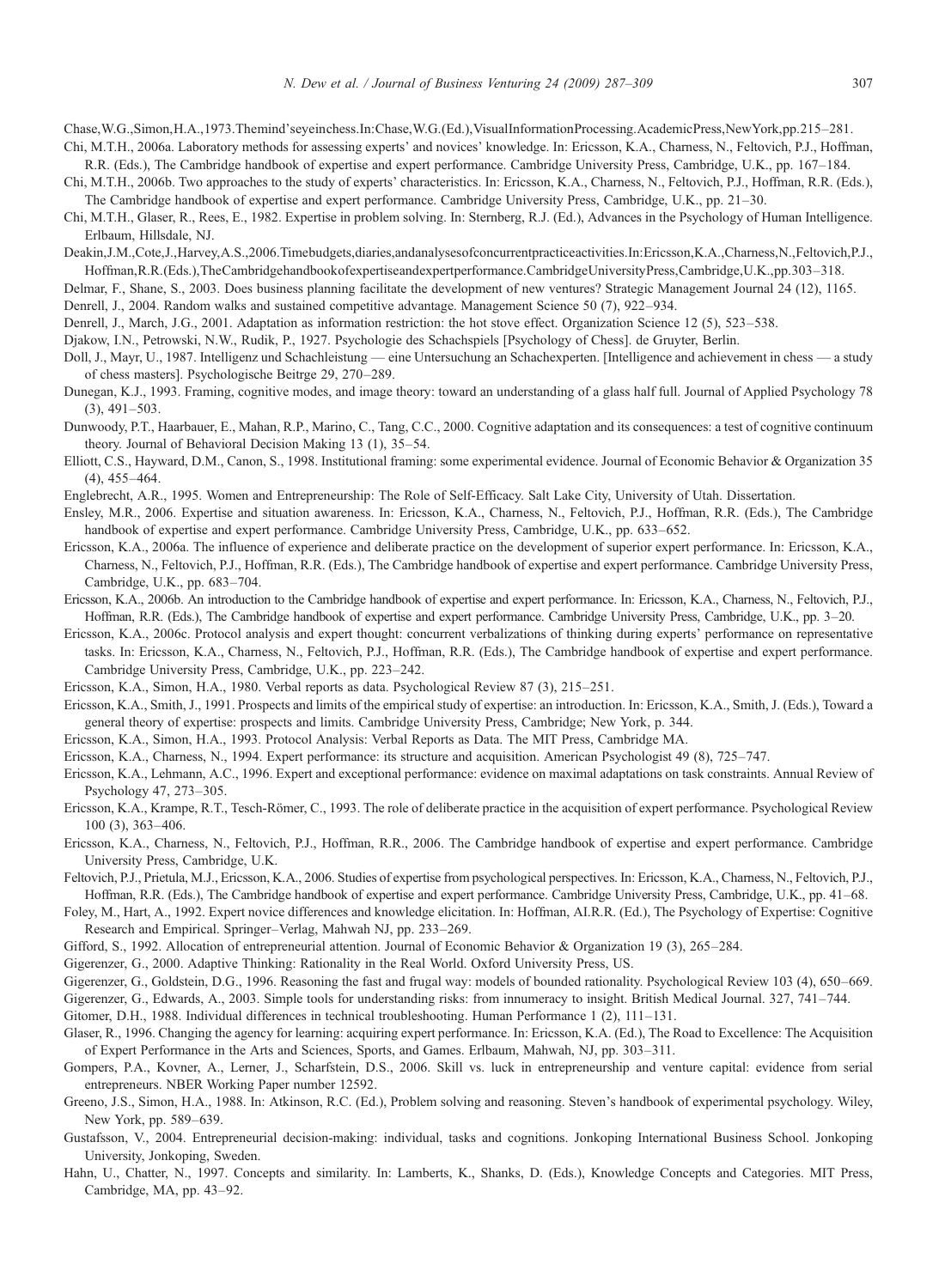<span id="page-21-0"></span>Hammond, K.R., 1988. Judgement and decision making in dynamic tasks. Information and Decision Technologies 14, 314.

Honig, B., Karlsson, T., 2004. Institutional forces and the written business plan. Journal of Management 30 (1), 29.

Hutton, R.J.B., Klein, G., 1999. Expert decision making. Systems Engineering 2 (1), 32–45.

- Isenberg, D.J., 1986. Thinking and managing: a verbal protocol analysis of managerial problem solving. The Academy of Management Journal 29 (4), 775–788.
- James, L.R., Demaree, R.G., Wolf, G., 1993. RWG: an assessment of within-group interrater agreement. Journal of Applied Psychology 78 (2), 306–309.
- Johnson, E.J., 1988. Expertise and decision under uncertainty: process and performance. In: Farr, M.J. (Ed.), The Nature of Expertise. Erlbaum, Hillsdale, NJ, pp. 209–228.

Johnson, M., Lakoff, G., 2002. Why cognitive linguistics requires embodied realism. Cognitive Linguistics 13 (3), 245–263.

- Kahneman, D., Lovallo, D., 1993. Timid choices and bold forecasts: a cognitive perspective on risk taking. Management Science 39 (1),  $17 - 31$
- Klein, G.A., 1998. Sources of power: how people make decisions. MIT Press, Cambridge, Mass.
- Kotler, P., 2000. Marketing management. Prentice Hall, Englewood Cliffs, NJ.
- Krueger, N.F., 2007. What lies beneath? The experiential essence of entrepreneurial thinking. Entrepreneurship Theory and Practice 31 (1), 123–138. Lazear, E.P., 2004. Balanced skills and entrepreneurship. Papers and Proceedings of the One Hundred Sixteenth Annual Meeting of the American Economic Association, San Diego, CA, The American Economic Review.
- Leddo, J., Abelson, R.P., 1986. The nature of explanations. Knowledge Structures 103–122.
- Lehmann, C.M., Norman, C.S., 2005. Teaching business students to recognize a firm in distress: what information is important to experts? Journal of Education for Business 81 (2), 91–95.
- McMullen, J.S., Shepherd, D.A., 2006. Entrepreneurial action and the role of uncertainty in the theory of the entrepreneur. The Academy of Management Review 31 (1), 132–152.
- Mieg, H.A., 2001. Introduction. In: Mieg, H.A. (Ed.), The Social Psychology of Expertise: case studies in research, professional domains, and expert roles. Lawrence Erlbaum Associates, Mahwah, N.J., pp. 1–13.
- Miner, J.B., Raju, N.S., 2004. When science divests itself of its conservative stance: the case of risk propensity differences between entrepreneurs and managers. Journal of Applied Psychology 89 (1), 14–21.
- Mitchell, R.K., 1994. The composition, classification, and creation of new venture formation expertise. Management Department. University of Utah, Salt Lake City.
- Mitchell, R.K., 2005. Tuning up the global value creation engine: the road to excellence in international entrepreneurship education. In: Katz, J.A., Shepherd, D. (Eds.), Cognitive approaches to entrepreneurship research. JAI Press, Greenwich, CT, pp. 185–248.
- Mitchell, R.K., Seawright, K.W., 1995. Implications of multiple cultures and entrepreneurial expertise for international public policy. Frontiers of Entrepreneurship Research.
- Mitchell, R.K., Smith, B., Seawright, K.W., Morse, E.A., 2000. Cross-cultural cognitions and the venture creation decision. Academy of Management Journal 43 (5), 974–993.
- Mitchell, R.K., Smith, J.B., Morse, E.A., Seawright, K.W., Peredo, A.M., McKenzie, B., 2002. Are entrepreneurial cognitions universal? Assessing entrepreneurial cognitions across cultures. Entrepreneurship: Theory and Practice 26 (4), 9–33.
- Mitchell, R., Mitchell, J., Smith, J., 2004a. Failing to succeed: new venture failure as a moderator of startup experience and startup expertise. In: Bygrave, W.D. (Ed.), Frontiers of Entrepreneurship Research. Babson College, Wesley, MA.
- Mitchell, R.K., Busenitz, L., Lant, T., McDougall, P.P., Morse, E.A., Smith, J.B., 2004b. The distinctive and inclusive domain of entrepreneurial cognition research. Entrepreneurship-Theory and Practice 28 (6), 505–518.
- Mitchell, R.K., Busenitz, L.W., Bird, B., Gaglio, C.M., McMullen, J.S., Morse, E.A., Smith, J.B., 2007. The central question in entrepreneurial cognition research 2007. Entrepreneurship Theory and Practice 31 (1), 1–27.
- Montgomery, H., Svenson, O., 1989. Process and Structure in Human Decision Making. John Wiley & Sons Incorporated, Hoboken.
- Mukhopadhyay, T., Vicinanza, S.S., Prietula, M.J., 1992. Examining the feasibility of a case-based reasoning model for software effort estimation. MIS Quarterly 16 (2), 155.
- Proctor, R.W., Vu, K.P.L., 2006. Laboratory studies of training, skill acquisition and retention of performance. In: Ericsson, K.A., Charness, N., Feltovich, P.J., Hoffman, R.R. (Eds.), The Cambridge handbook of expertise and expert performance. Cambridge University Press, Cambridge, U.K., pp. 265–286.
- Qin, Y., Simon, H.A., 1990. Laboratory replication of scientific discovery processes. Cognitive Science 14, 281–312.
- Rabin, M., 1998. Psychology and economics. Journal of Economic Literature 36 (1), 11–46.
- Reber, A.S., 1989. Implicit learning and tacit knowledge. Journal of Experimental Psychology 118, 219–235.

Riahi-Belkaoui, A., 1989. Behavioral accounting: the research and practical issues. Quorum Books, New York.

- Rikers, R.M.J.P., Schmidt, H.G., Boshuizen, H.P.A., Linssen, G.C.M., et al., 2002. The robustness of medical expertise: clinical case processing by medical experts and subexperts. The American Journal of Psychology 115 (4), 609–629.
- Sarasvathy, S.D., 2001. Causation and effectuation: toward a theoretical shift from economic inevitability to entrepreneurial contingency. Academy of Management. The Academy of Management Review 26 (2), 243.

Sarasvathy, S., Dew, N., 2005. Entrepreneurial logics for a technology of foolishness. Scandinavian Journal of Management 21, 385–406.

Sarasvathy, D.K., Simon, H.A., Lave, L., 1998. Perceiving and managing business risks: differences between entrepreneurs and bankers. Journal of Economic Behavior and Organization 33 (2), 207–225.

- Schenk, K.D., Vitalari, N.P., Davis, K.S., 1998. Differences between novice and expert systems analysts: what do we know and what do we do? Journal of Management Information Systems 15 (1), 9–51.
- Shanteau, J., 1992. Competence in experts—the role of task characteristics. Organizational Behavior and Human Decision Processes 53 (2), 252–266.